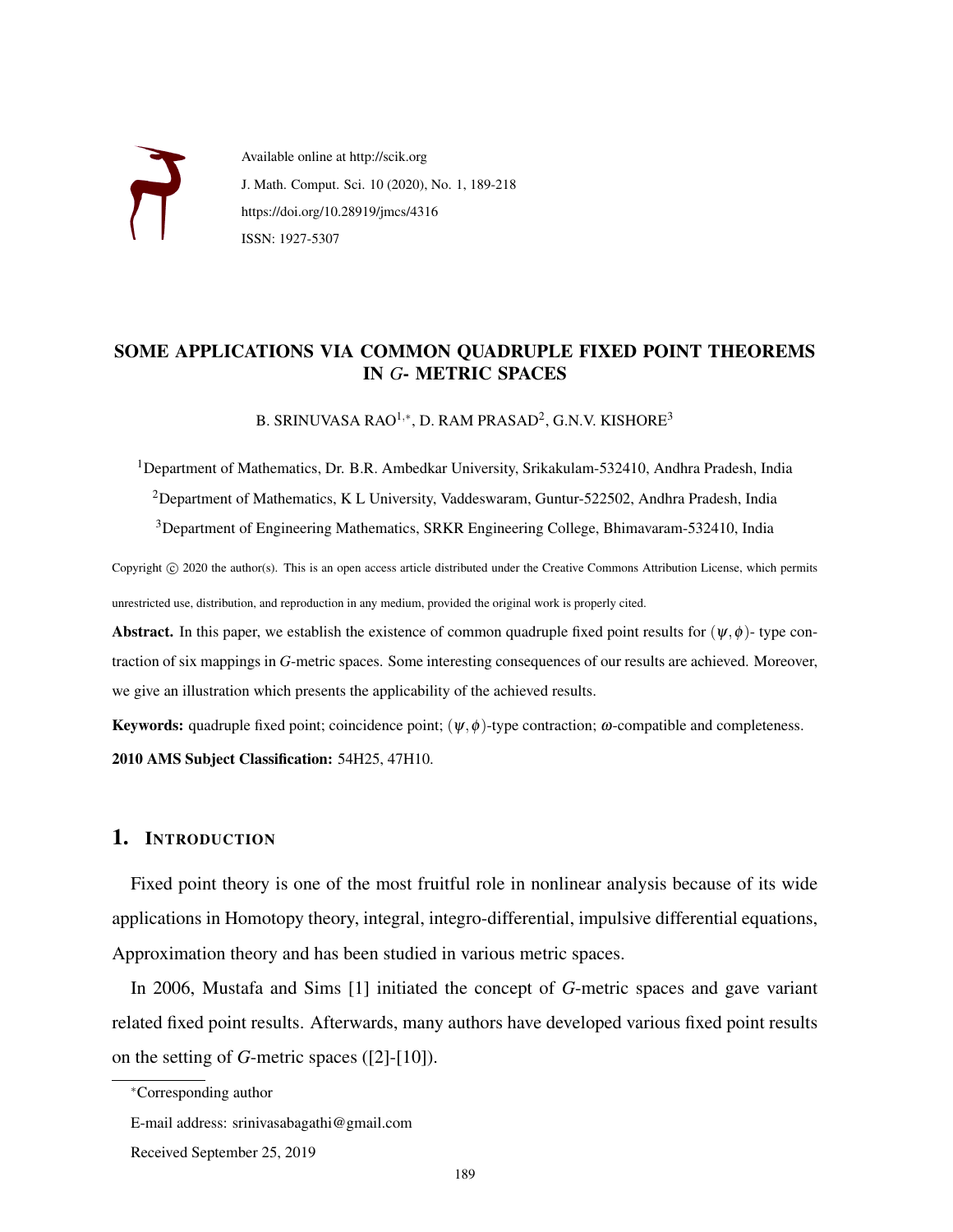Very recently, E.Karapinar[11] used the notion of quadruple fixed point and proved some quadruple fixed results in partially ordered metric spaces. Subsequently, many investigators ([12]-[19]) developed quadruple fixed theorems in various metric spaces.

In this manuscript, we aim to provide some common quadruple fixed point results in *G*metric spaces by using  $(\psi, \phi)$ -type contraction. Also, we give example, applications to Integral equations and Homotopy theory.

### 2. PRELIMINARIES

First, let's review the important concepts of *G*-metric spaces.

**Definition 2.1:**([1]) Let  $\mathscr P$  be a non-empty set and let  $G : \mathscr P \times \mathscr P \times \mathscr P \to [0,\infty)$  be a function satisfying the following properties :

$$
(B_0) G(p,q,r) = 0 \text{ if } p = q = r;
$$

 $(B_1)$   $0 < G(p, p, q)$  for any  $p, q \in \mathcal{P}$  with  $p \neq q$ ;

(*B*<sub>2</sub>) if  $G(p, p, q) \leq G(p, q, r)$  for all  $p, q, r \in \mathcal{P}$  with  $q \neq r$ ;

 $(B_3)$   $G(p,q,r) = G(P[p,q,r])$ , where *P* is a permutation of *p*,*q*,*r* (symmetry);

(*B*<sub>4</sub>)  $G(p,q,r) \leq G(p,x,x) + G(x,q,r)$  for all  $p,q,r,x \in \mathcal{P}$  (rectangle inequality)

then *G* is said to be a *G*-metric on  $\mathscr P$  and pair  $(\mathscr P, G)$  is said to be a *G*-metric space.

**Definition 2.2:**([1]) A *G*- metric space ( $\mathscr{P}, G$ ) is said to be symmetric if

 $G(p,q,q) = G(q,p,p)$  for all  $p,q \in \mathcal{P}$ .

**Definition 2.3:**([1]) Let  $\mathcal{P}$  be a *G*-metric space. A sequence  $\{p_n\}$  in  $\mathcal{P}$  is called:

- (*a*) *G*-Cauchy sequence if for every  $\varepsilon > 0$ , there is an integer  $n_0 \in \mathbb{Z}^+$  such that for all  $n,m,l \geq n_0$ ,  $G(p_n, p_m, p_l) < \varepsilon$ .
- (*b*) *G*-convergent to a point  $p \in \mathcal{P}$  if for each  $\varepsilon > 0$ , there is an integer  $n_0 \in \mathbb{Z}^+$  such that for all  $n, m \geq n_0$ ,  $G(p_n, p_m, p) < \varepsilon$ .

A *G*-metric space on  $\mathscr P$  is said to be *G*-complete if every *G*-Cauchy sequence in  $\mathscr P$  is *G*convergent in  $\mathscr{P}$ .

For more properties of a *G*-metric we refer the reader to ([1]).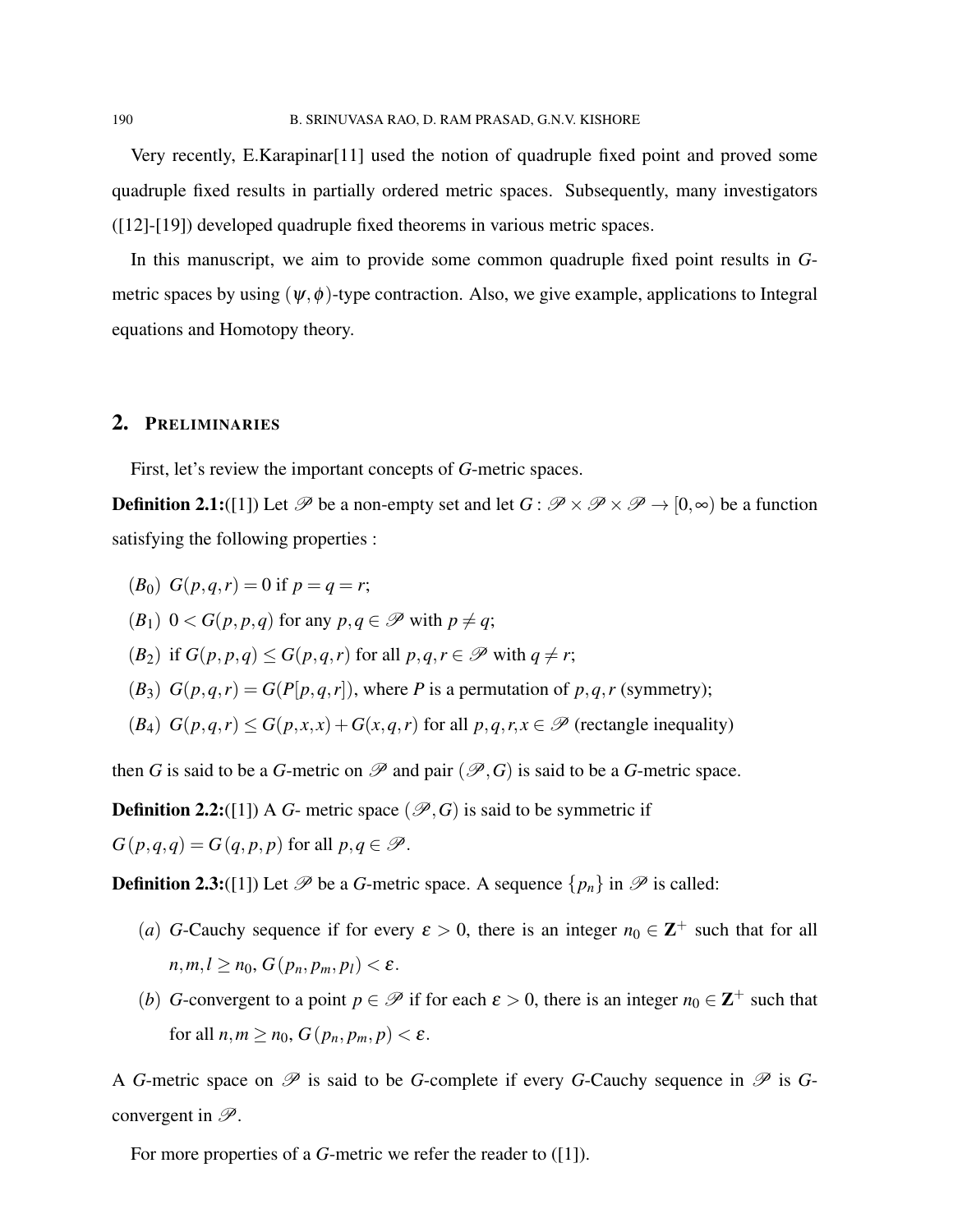**Definition 2.4:**([11]) Let  $\mathcal{P}$  be a nonempty set and let  $F : \mathcal{P}^4 \to \mathcal{P}$  be a mapping. If  $F(p,q,r,s) = p$ ,  $F(q,r,s,p) = q$ ,  $F(r,s,p,q) = r$  and  $F(s,p,q,r) = s$  for  $p,q,r,s \in \mathcal{P}$  then  $(p,q,r,s)$  is called a Quadruple fixed point of *F*.

**Definition 2.5:** ([13]) Let  $F : \mathcal{P}^4 \to \mathcal{P}$  and  $f : \mathcal{P} \to \mathcal{P}$  be two mappings. An element  $(p,q,r,s)$  is said to be a quadruple coincident point of *F* and *f* if

$$
F(p,q,r,s) = fp, F(q,r,s,p) = fq, F(r,s,p,q) = fr
$$
 and  $F(s,p,q,r) = fs$ .

**Definition 2.6:**([13]) Let  $F : \mathcal{P}^4 \to \mathcal{P}$  and  $f : \mathcal{P} \to \mathcal{P}$  be two mappings. An element  $(p, q, r, s)$ is said to be a quadruple common point of *F* and *f* if

$$
F(p,q,r,s) = fp = p, \ F(q,r,s,p) = fq = q,
$$
  

$$
F(r,s,p,q) = fr = r \text{ and } F(s,p,q,r) = fs = s.
$$

**Definition 2.7:**([13]) Let  $(\mathcal{P}, G)$  be a *G*-metric space. A pair  $(F, f)$  is called weakly compatible if  $f(F(p,q,r,s)) = F(fp, fg, fr, fs)$  whenever for all  $p,q,r,s \in \mathcal{P}$  such that

$$
F(p,q,r,s) = fp, \ F(q,r,s,p) = fq, \ F(r,s,p,q) = fr \text{ and } F(s,p,q,r) = fs.
$$

Let  $\Phi = \{\phi : \phi : [0, \infty) \to [0, \infty)\}\$  be a function satisfy that  $\lim_{t \to a} \phi(t) > 0$  for all  $a > 0$  and  $\lim_{t \to 0^+} \phi(t) = 0.$ Let  $\Psi = {\psi : \psi : [0, \infty) \to [0, \infty)}$  be a function which satisfy

- (*i*)  $\psi(t) = 0$  iff  $t = 0$ ,
- $(ii)$   $\psi$  is continuous and nondecreasing,
- (*iii*)  $\psi(s+t) \leq \psi(s) + \psi(t)$  for all  $t, s \in [0, \infty)$ .

Examples of typical functions  $\phi$  and  $\psi$  are given in ([20]). The aim of this paper is to prove the following theorem.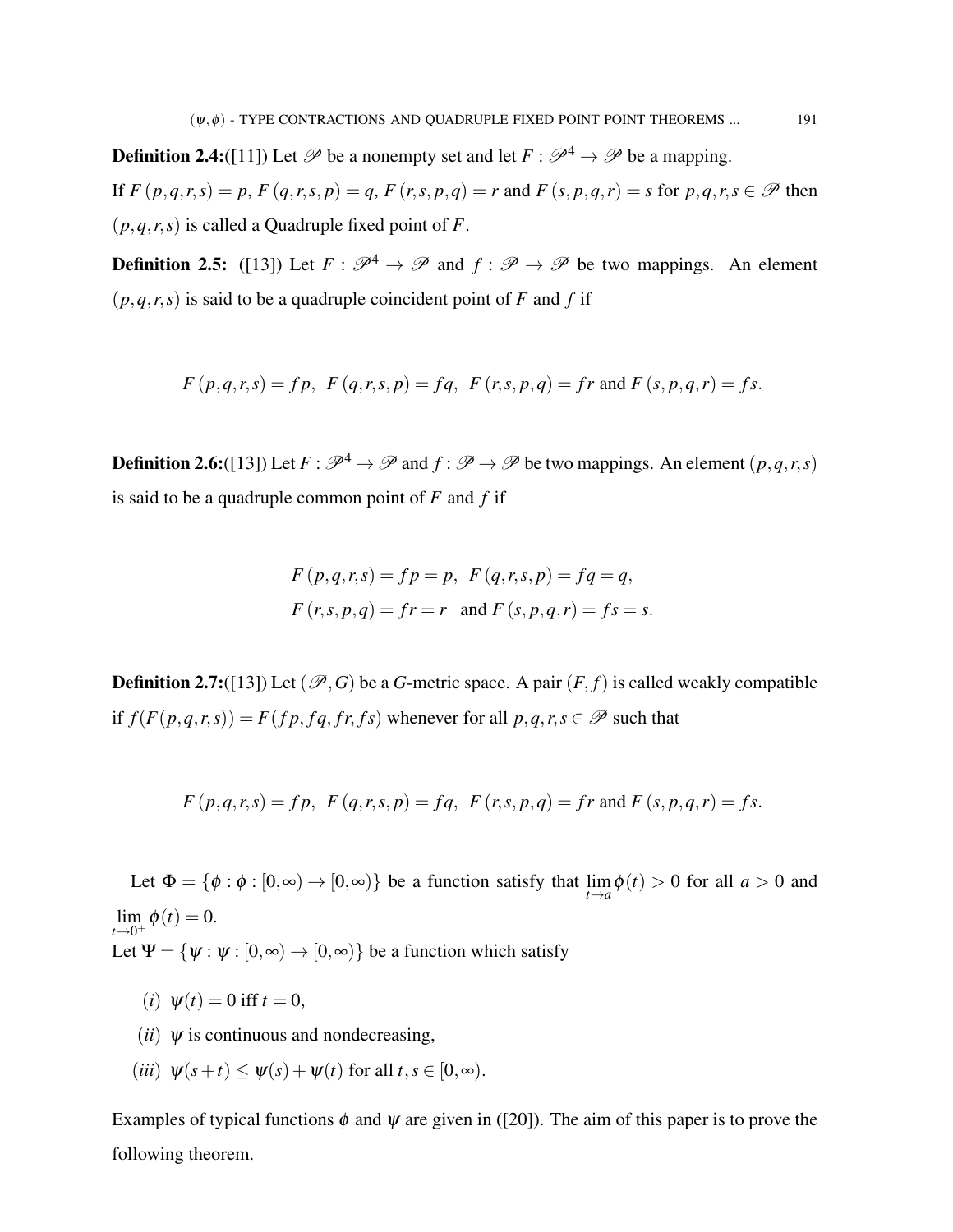## 3. MAIN RESULTS

**Theorem 3.1:** Let  $(\mathcal{P}, G)$  be a *G*-metric space. Suppose that  $R, S, T : \mathcal{P}^4 \to \mathcal{P}$  and  $f, g, h : \mathscr{P} \to \mathscr{P}$  be a six mappings. Assume also that there exist  $\phi \in \Phi$  and  $\psi \in \Psi$  such that

(1) 
$$
\psi(G(R(a,b,c,d),S(x,y,z,w),T(p,q,r,s)))\leq \frac{1}{4}\psi(G(ga,hx,fp)+G(gb,hy,fq)+G(gc,hz,fr)+G(gd,hw,fs))
$$

$$
-\phi(G(ga,hx,fp)+G(gb,hy,fq)+G(gc,hz,fr)+G(gd,hw,fs)).
$$

for all 
$$
a, b, c, d, x, y, z, w, p, q, r, s \in \mathcal{P}
$$
.  
\n*a)*  $R(\mathcal{P}^4) \subseteq f(\mathcal{P}), S(\mathcal{P}^4) \subseteq g(\mathcal{P})$  and  $T(\mathcal{P}^4) \subseteq h(\mathcal{P})$   
\n*b)* Either  $(R, g)$  or  $(S, h)$  or  $(T, f)$  are  $\omega$ -compatible.  
\n*c)* one of  $g(\mathcal{P}), h(\mathcal{P})$  or  $f(\mathcal{P})$  is complete.

Then there is a unique common quadruple fixed point of  $R$ ,  $S$ ,  $T$ ,  $f$ ,  $g$  and  $h$  in  $\mathcal{P}$ .

**Proof.** Let  $a, b, c, d \in \mathcal{P}$  be arbitrary, and from  $(a)$ , we construct the sequences  $\{a_{3n}\}, \{b_{3n}\},$  ${c_{3n}}$ ,  ${d_{3n}}$ ,  ${\alpha_{3n}}$ ,  ${\beta_{3n}}$ ,  ${\gamma_{3n}}$ ,  ${\alpha_{3n}}$ , in  $\mathscr P$  as

$$
R(a_{3n}, b_{3n}, c_{3n}, d_{3n}) = fa_{3n+1} = \alpha_{3n}, \qquad R(b_{3n}, c_{3n}, d_{3n}, a_{3n}) = fb_{3n+1} = \beta_{3n},
$$
  
\n
$$
R(c_{3n}, d_{3n}, a_{3n}, b_{3n}) = fc_{3n+1} = \gamma_{3n}, \qquad R(d_{3n}, a_{3n}, b_{3n}, c_{3n}) = fd_{3n+1} = \omega_{3n},
$$
  
\n
$$
S(a_{3n+1}, b_{3n+1}, c_{3n+1}, d_{3n+1}) = ga_{3n+2} = \alpha_{3n+1},
$$
  
\n
$$
S(b_{3n+1}, c_{3n+1}, d_{3n+1}, a_{3n+1}) = gb_{3n+2} = \beta_{3n+1},
$$
  
\n
$$
S(c_{3n+1}, d_{3n+1}, a_{3n+1}, b_{3n+1}) = gc_{3n+2} = \gamma_{3n+1},
$$
  
\n
$$
S(d_{3n+1}, a_{3n+1}, b_{3n+1}, c_{3n+1}, ) = gd_{3n+2} = \omega_{3n+1},
$$
  
\n
$$
T(a_{3n+2}, b_{3n+2}, c_{3n+2}, d_{3n+2}) = ha_{3n+3} = \alpha_{3n+2},
$$
  
\n
$$
T(b_{3n+2}, c_{3n+2}, d_{3n+2}, a_{3n+2}) = hb_{3n+3} = \beta_{3n+2},
$$
  
\n
$$
T(c_{3n+2}, d_{3n+2}, a_{3n+2}, b_{3n+2}) = hc_{3n+3} = \gamma_{3n+2},
$$
  
\n
$$
T(d_{3n+2}, a_{3n+2}, b_{3n+2}, c_{3n+2}) = hd_{3n+3} = \omega_{3n+2} \text{ where } n = 0, 1, 2, ...
$$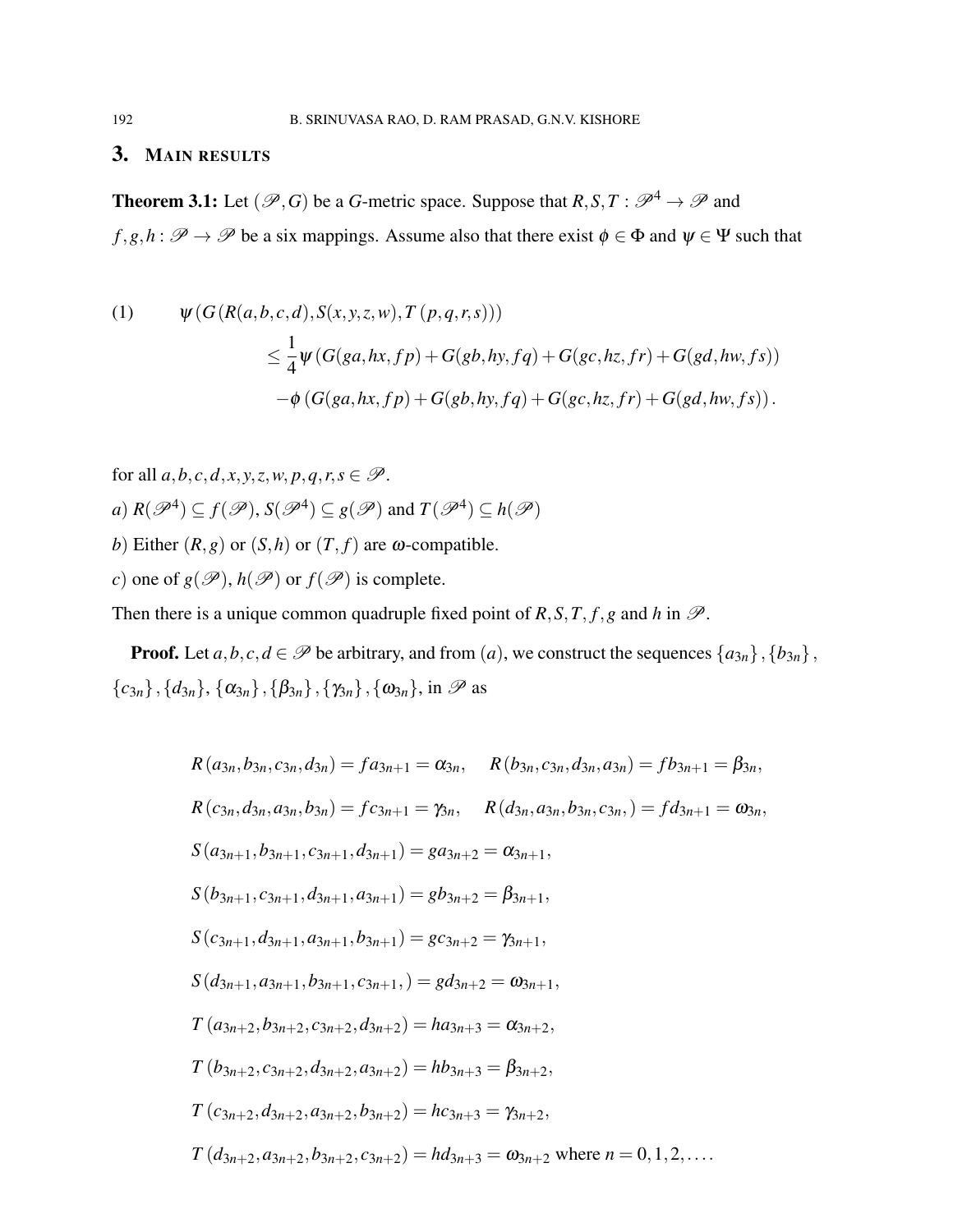Then from (1), we can get

$$
\psi(G(\alpha_{3n}, \alpha_{3n+1}, \alpha_{3n+2}))
$$
\n
$$
= \psi \left[ G \left( \begin{array}{c} R(a_{3n}, b_{3n}, c_{3n}, d_{3n}), S(a_{3n+1}, b_{3n+1}, c_{3n+1}, d_{3n+1}), \\ T(a_{3n+2}, b_{3n+2}, c_{3n+2}, d_{3n+2}) \end{array} \right) \right]
$$
\n
$$
\leq \frac{1}{4} \psi \left[ \begin{array}{c} G(ga_{3n}, ha_{3n+1}, fa_{3n+2}) + G(gb_{3n}, hb_{3n+1}, fb_{3n+2}) \\ + G(gc_{3n}, hc_{3n+1}, fc_{3n+2}) + G(gd_{3n}, hd_{3n+1}, fd_{3n+2}) \end{array} \right]
$$
\n
$$
- \phi \left[ \begin{array}{c} G(ga_{3n}, ha_{3n+1}, fa_{3n+2}) + G(gb_{3n}, hb_{3n+1}, fb_{3n+2}) \\ + G(gc_{3n}, hc_{3n+1}, fc_{3n+2}) + G(gd_{3n}, hd_{3n+1}, fd_{3n+2}) \end{array} \right]
$$

$$
\leq \frac{1}{4}\psi\left[\begin{array}{c} G(\alpha_{3n-1},\alpha_{3n},\alpha_{3n+1})+G(\beta_{3n-1},\beta_{3n},\beta_{3n+1})\\+G(\gamma_{3n-1},\gamma_{3n},\gamma_{3n+1})+G(\omega_{3n-1},\omega_{3n},\omega_{3n+1})\end{array}\right] -\phi\left[\begin{array}{c} G(\alpha_{3n-1},\alpha_{3n},\alpha_{3n+1})+G(\beta_{3n-1},\beta_{3n},\beta_{3n+1})\\+G(\gamma_{3n-1},\gamma_{3n},\gamma_{3n+1})+G(\omega_{3n-1},\omega_{3n},\omega_{3n+1})\end{array}\right],
$$

and

$$
\Psi(G(\beta_{3n}, \beta_{3n+1}, \beta_{3n+2}))
$$
\n
$$
= \Psi \left[ G \left( \begin{array}{c} R(b_{3n}, c_{3n}, d_{3n}, a_{3n}), S(b_{3n+1}, c_{3n+1}, d_{3n+1}, a_{3n+1}), \\ T(b_{3n+2}, c_{3n+2}, d_{3n+2}, a_{3n+2}) \end{array} \right) \right]
$$
\n
$$
\leq \frac{1}{4} \Psi \left[ \begin{array}{c} G(gb_{3n}, hb_{3n+1}, fb_{3n+2}) + G(gc_{3n}, hc_{3n+1}, fc_{3n+2}) \\ + G(gd_{3n}, hd_{3n+1}, fd_{3n+2}) + G(ga_{3n}, ha_{3n+1}, fa_{3n+2}) \end{array} \right]
$$
\n
$$
- \Phi \left[ \begin{array}{c} G(gb_{3n}, hb_{3n+1}, fb_{3n+2}) + G(gc_{3n}, hc_{3n+1}, fc_{3n+2}) \\ + G(gd_{3n}, hd_{3n+1}, fd_{3n+2}) + G(ga_{3n}, ha_{3n+1}, fa_{3n+2}) \end{array} \right]
$$
\n
$$
\leq \frac{1}{4} \Psi \left[ \begin{array}{c} G(\beta_{3n-1}, \beta_{3n}, \beta_{3n+1}) + G(\gamma_{3n-1}, \gamma_{3n}, \gamma_{3n+1}) \\ + G(\omega_{3n-1}, \omega_{3n}, \omega_{3n+1}) + G(\gamma_{3n-1}, \alpha_{3n}, \alpha_{3n+1}) \end{array} \right]
$$
\n
$$
- \Phi \left[ \begin{array}{c} G(\beta_{3n-1}, \beta_{3n}, \beta_{3n+1}) + G(\gamma_{3n-1}, \gamma_{3n}, \gamma_{3n+1}) \\ + G(\omega_{3n-1}, \omega_{3n}, \omega_{3n+1}) + G(\alpha_{3n-1}, \alpha_{3n}, \alpha_{3n+1}) \end{array} \right].
$$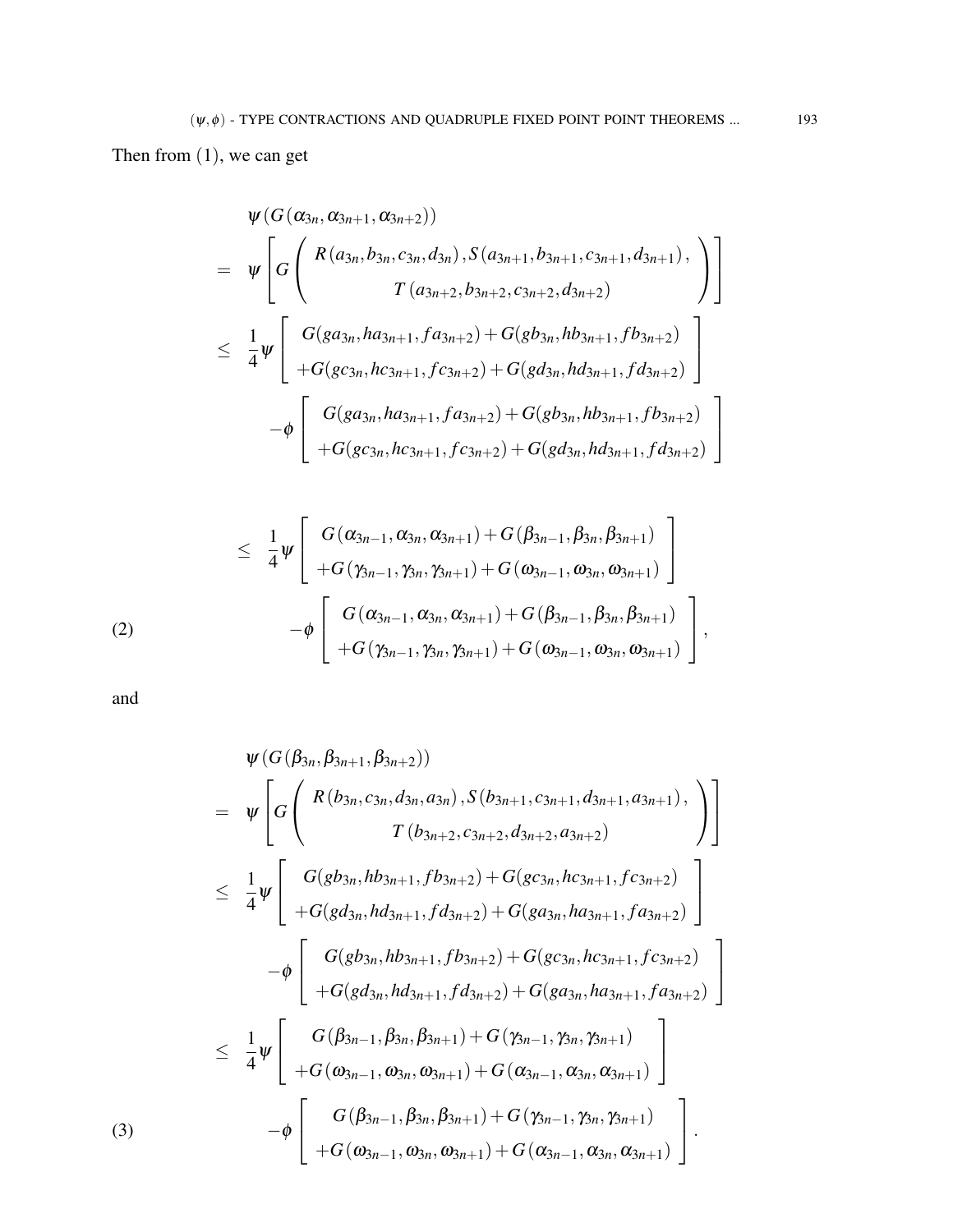Similarly, we can prove

$$
\psi(G(\gamma_{3n},\gamma_{3n+1},\gamma_{3n+2}))
$$
\n
$$
\leq \frac{1}{4}\psi \left[\begin{array}{c} G(\gamma_{3n-1},\gamma_{3n},\gamma_{3n+1}) + G(\omega_{3n-1},\omega_{3n},\omega_{3n+1}) \\ + G(\alpha_{3n-1},\alpha_{3n},\alpha_{3n+1}) + G(\beta_{3n-1},\beta_{3n},\beta_{3n+1}) \\ - \phi \left[\begin{array}{c} G(\gamma_{3n-1},\gamma_{3n},\gamma_{3n+1}) + G(\omega_{3n-1},\omega_{3n},\omega_{3n+1}) \\ + G(\alpha_{3n-1},\alpha_{3n},\alpha_{3n+1}) + G(\beta_{3n-1},\beta_{3n},\beta_{3n+1}) \end{array}\right],
$$

also,

$$
\psi(G(\omega_{3n}, \omega_{3n+1}, \omega_{3n+2}))
$$
\n
$$
\leq \frac{1}{4}\psi \left[\n G(\omega_{3n-1}, \omega_{3n}, \omega_{3n+1}) + G(\alpha_{3n-1}, \alpha_{3n}, \alpha_{3n+1}) + G(\beta_{3n-1}, \beta_{3n}, \beta_{3n+1}) + G(\gamma_{3n-1}, \gamma_{3n}, \gamma_{3n+1})\n - \phi \left[\n G(\omega_{3n-1}, \omega_{3n}, \omega_{3n+1}) + G(\alpha_{3n-1}, \alpha_{3n}, \alpha_{3n+1}) + G(\beta_{3n-1}, \beta_{3n}, \beta_{3n+1}) + G(\gamma_{3n-1}, \gamma_{3n}, \gamma_{3n+1})\n \right].
$$
\n(5)

Due to  $(2) - (5)$ , we conclude that

$$
\psi(G(\alpha_{3n}, \alpha_{3n+1}, \alpha_{3n+2})) + \psi(G(\beta_{3n}, \beta_{3n+1}, \beta_{3n+2}))
$$
  
+ 
$$
\psi(G(\gamma_{3n}, \gamma_{3n+1}, \gamma_{3n+2})) + \psi(G(\omega_{3n}, \omega_{3n+1}, \omega_{3n+2}))
$$
  

$$
\leq \psi \left[ G(\alpha_{3n-1}, \alpha_{3n}, \alpha_{3n+1}) + G(\beta_{3n-1}, \beta_{3n}, \beta_{3n+1}) + G(\gamma_{3n-1}, \gamma_{3n}, \gamma_{3n+1}) + G(\omega_{3n-1}, \omega_{3n}, \omega_{3n+1}) \right]
$$
  
(6)  
-4 $\phi \left[ G(\alpha_{3n-1}, \alpha_{3n}, \alpha_{3n+1}) + G(\beta_{3n-1}, \beta_{3n}, \beta_{3n+1}) + G(\gamma_{3n-1}, \gamma_{3n}, \gamma_{3n+1}) + G(\omega_{3n-1}, \omega_{3n}, \omega_{3n+1}) \right].$ 

From the property  $(iii)$  of  $\psi$ , we have

$$
\psi \left( G(\alpha_{3n}, \alpha_{3n+1}, \alpha_{3n+2}) + G(\beta_{3n}, \beta_{3n+1}, \beta_{3n+2}) + G(\gamma_{3n}, \gamma_{3n+1}, \gamma_{3n+2}) + G(\omega_{3n}, \omega_{3n+1}, \omega_{3n+2}) \right) \n\leq \psi (G(\alpha_{3n}, \alpha_{3n+1}, \alpha_{3n+2})) + \psi (G(\beta_{3n}, \beta_{3n+1}, \beta_{3n+2})) + \psi (G(\gamma_{3n}, \gamma_{3n+1}, \gamma_{3n+2})) + \psi (G(\omega_{3n}, \omega_{3n+1}, \omega_{3n+2})).
$$
\n(7)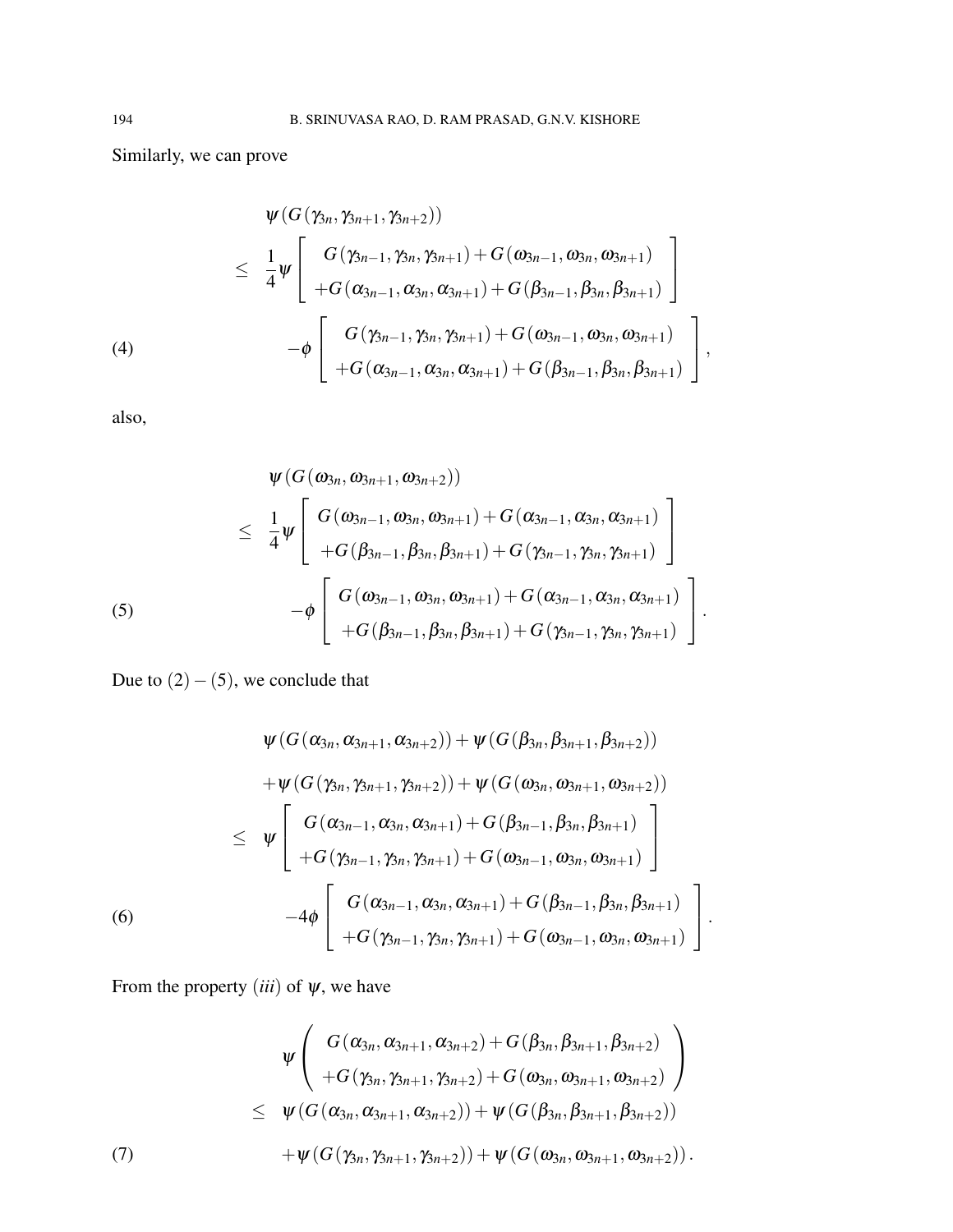Combining with (6) and (7), we get that

$$
\psi\left(\begin{array}{c}G(\alpha_{3n},\alpha_{3n+1},\alpha_{3n+2})+G(\beta_{3n},\beta_{3n+1},\beta_{3n+2})\\+G(\gamma_{3n},\gamma_{3n+1},\gamma_{3n+2})+G(\omega_{3n},\omega_{3n+1},\omega_{3n+2})\end{array}\right)\\ \leq\psi\left[\begin{array}{c}G(\alpha_{3n-1},\alpha_{3n},\alpha_{3n+1})+G(\beta_{3n-1},\beta_{3n},\beta_{3n+1})\\+G(\gamma_{3n-1},\gamma_{3n},\gamma_{3n+1})+G(\omega_{3n-1},\omega_{3n},\omega_{3n+1})\end{array}\right]\\-4\phi\left[\begin{array}{c}G(\alpha_{3n-1},\alpha_{3n},\alpha_{3n+1})+G(\beta_{3n-1},\beta_{3n},\beta_{3n+1})\\+G(\gamma_{3n-1},\gamma_{3n},\gamma_{3n+1})+G(\omega_{3n-1},\omega_{3n},\omega_{3n+1})\end{array}\right].
$$

Set

$$
\delta_{3n}=\left(\begin{array}{c}G(\alpha_{3n},\alpha_{3n+1},\alpha_{3n+2})+G(\beta_{3n},\beta_{3n+1},\beta_{3n+2})\\+G(\gamma_{3n},\gamma_{3n+1},\gamma_{3n+2})+G(\omega_{3n},\omega_{3n+1},\omega_{3n+2})\end{array}\right).
$$

Then we have

(9) 
$$
\psi(\delta_{3n}) \leq \psi(\delta_{3n-1}) - 4\phi(\delta_{3n-1}) \text{ for all } n,
$$

which yields that

$$
\psi(\delta_{3n}) \leq \psi(\delta_{3n-1})
$$
 for all *n*.

Obviously, for any  $n \in \mathbb{N}$ , we obtain

$$
\psi(\delta_n)\leq \psi(\delta_{n-1}).
$$

Since  $\psi$  is non-decreasing, we get that  $\delta_n \leq \delta_{n-1}$  for all *n*. Hence  $\{\delta_n\}$  is a non-increasing sequence. Since it is bounded below from 0, there is some  $\delta > 0$  such that

$$
\lim_{n\to\infty}\delta_n=\delta.
$$

We will show that  $\delta = 0$ . Suppose, on contrary, that  $\delta > 0$ . Letting  $n \to \infty$  in (9) and having in mind that we suppose that lim  $\lim_{t \to \zeta} \phi(t) > 0$  for all  $\zeta > 0$  and  $\lim_{t \to 0^+} \phi(t) = 0$ , we have

$$
\psi(\delta) \leq \psi(\delta) - 4\phi(\delta) < \psi(\delta),
$$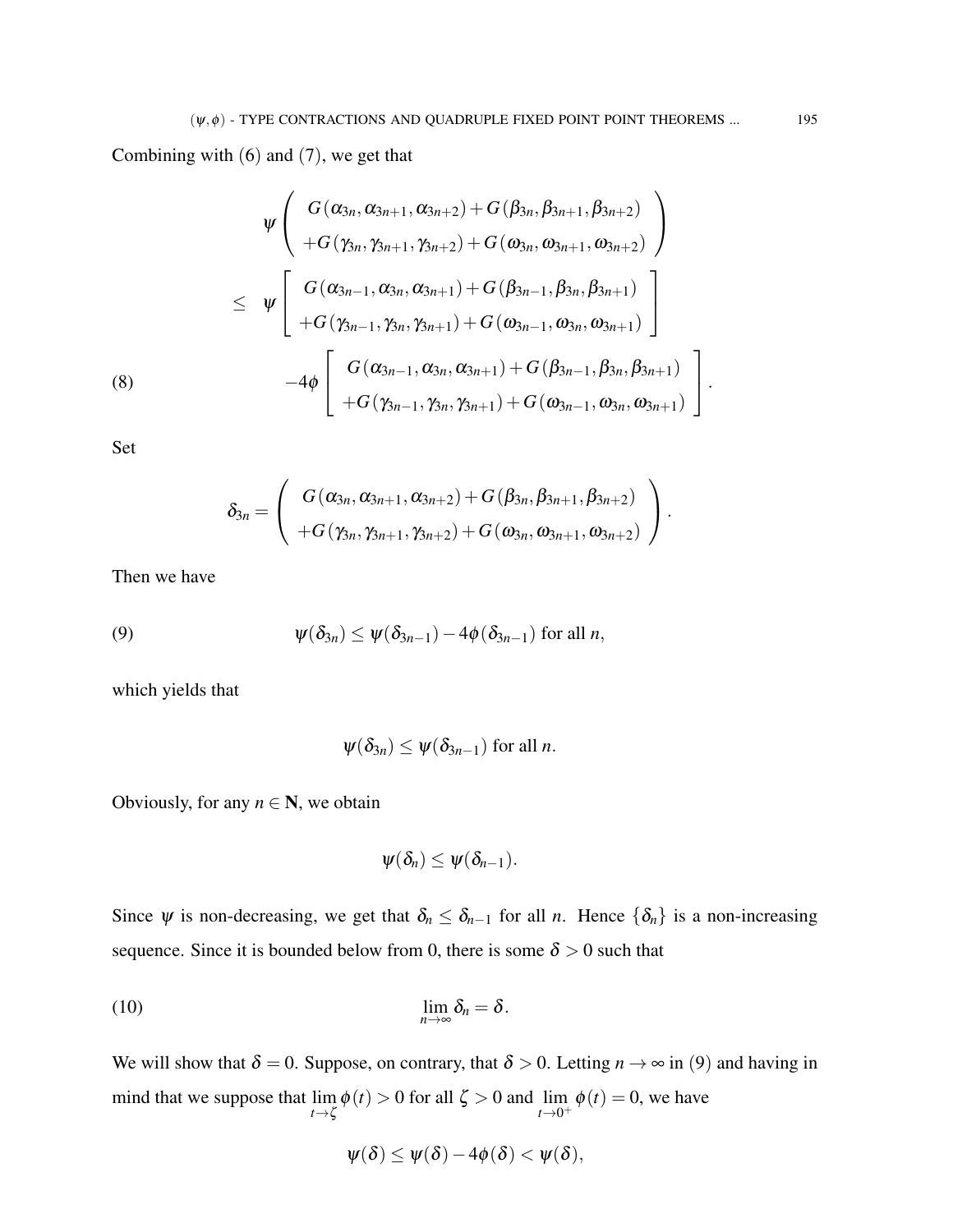which is a contraction. Thus,  $\delta = 0$ , that is

(11) 
$$
\lim_{n\to\infty} \delta_n = \lim_{n\to\infty} \left( \frac{G(\alpha_{3n}, \alpha_{3n+1}, \alpha_{3n+2}) + G(\beta_{3n}, \beta_{3n+1}, \beta_{3n+2})}{+G(\gamma_{3n}, \gamma_{3n+1}, \gamma_{3n+2}) + G(\omega_{3n}, \omega_{3n+1}, \omega_{3n+2})} \right) = 0.
$$

Now, we shall show that  $\{\alpha_{3n}\},\{\beta_{3n}\},\{\gamma_{3n}\},\{\omega_{3n}\}\$  are Cauchy sequences in the *G*-metric space  $(\mathscr{P}, G)$ . Assume the contrary, that is, one of the sequences  $\{\alpha_{3n}\}, \{\beta_{3n}\}, \{\gamma_{3n}\}$  or  $\{\omega_{3n}\}\$ is not a Cauchy sequence, that is

$$
\lim_{n,m\to\infty} G(\alpha_{3m},\alpha_{3n},\alpha_{3n}) \neq 0 \text{ or } \lim_{n,m\to\infty} G(\beta_{3m},\beta_{3n},\beta_{3n}) \neq 0
$$
  

$$
\lim_{n,m\to\infty} G(\gamma_{3m},\gamma_{3n},\gamma_{3n}) \neq 0 \text{ or } \lim_{n,m\to\infty} G(\omega_{3m},\omega_{3n},\omega_{3n}) \neq 0.
$$

This means that there exists  $\varepsilon > 0$ , for which we can find subsequences  $\{\alpha_{3n_k}\}, \{\alpha_{3m_k}\}\$  of  $\{\alpha_{3n}\}, \{\beta_{3n_k}\}, \{\beta_{3m_k}\}$  of  $\{\beta_{3n}\}, \{\gamma_{3n_k}\}, \{\gamma_{3m_k}\}$  of  $\{\gamma_{3n}\}\$  and  $\{\omega_{3n_k}\}, \{\omega_{3m_k}\}\$  of  $\{\omega_{3n}\}\$  with  $n_k > m_k \geq k$  such that

(12)  
\n
$$
G(\alpha_{3m_k}, \alpha_{3n_k}, \alpha_{3n_k}) + G(\beta_{3m_k}, \beta_{3n_k}, \beta_{3n_k})
$$
\n
$$
+ G(\gamma_{3m_k}, \gamma_{3n_k}, \gamma_{3n_k}) + G(\omega_{3m_k}, \omega_{3n_k}, \omega_{3n_k}) \ge \varepsilon.
$$

In addition, by virtue of  $m_k$ , we can choose  $n_k$  in such a way that it is the smallest integer with  $n_k > m_k \geq k$  satisfying (12). It follows that

$$
\begin{aligned} G\left(\alpha_{3m_k},\alpha_{3n_{k-1}},\alpha_{3n_{k-1}}\right)+G\left(\beta_{3m_k},\beta_{3n_{k-1}},\beta_{3n_{k-1}}\right)\\ +&G\left(\gamma_{3m_k},\gamma_{3n_{k-1}},\gamma_{3n_{k-1}}\right)+G\left(\omega_{3m_k},\omega_{3n_{k-1}},\omega_{3n_{k-1}}\right)<\epsilon. \end{aligned}
$$

By use of the rectangle inequality, we have

$$
G\left(\alpha_{3m_{k}},\alpha_{3n_{k}},\alpha_{3n_{k}}\right)\leq G\left(\alpha_{3m_{k}},\alpha_{3n_{k-1}},\alpha_{3n_{k-1}}\right)+G\left(\alpha_{3n_{k-1}},\alpha_{3n_{k}},\alpha_{3n_{k}}\right),
$$
  

$$
G\left(\beta_{3m_{k}},\beta_{3n_{k}},\beta_{3n_{k}}\right)\leq G\left(\beta_{3m_{k}},\beta_{3n_{k-1}},\beta_{3n_{k-1}}\right)+G\left(\beta_{3n_{k-1}},\beta_{3n_{k}},\beta_{3n_{k}}\right),
$$
  

$$
G\left(\gamma_{3m_{k}},\gamma_{3n_{k}},\gamma_{3n_{k}}\right)\leq G\left(\gamma_{3m_{k}},\gamma_{3n_{k-1}},\gamma_{3n_{k-1}}\right)+G\left(\gamma_{3n_{k-1}},\gamma_{3n_{k}},\gamma_{3n_{k}}\right),
$$
  

$$
G\left(\omega_{3m_{k}},\omega_{3n_{k}},\omega_{3n_{k}}\right)\leq G\left(\omega_{3m_{k}},\omega_{3n_{k-1}},\omega_{3n_{k-1}}\right)+G\left(\omega_{3n_{k-1}},\omega_{3n_{k}},\omega_{3n_{k}}\right).
$$

(14)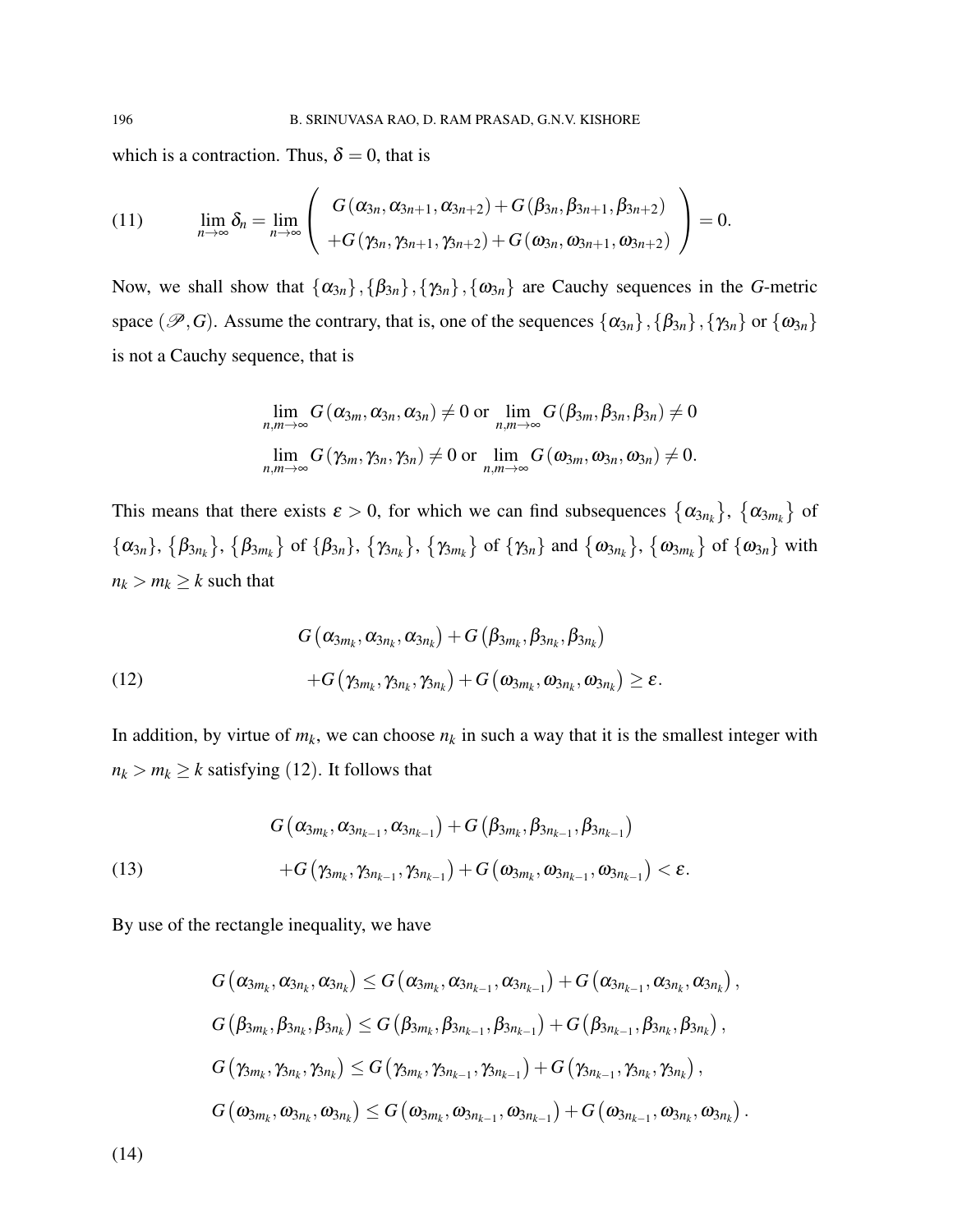Adding both sides to (14) and using (12) and (13), we have that

$$
\begin{array}{lcl} \varepsilon & \leq & G\left(\alpha_{3m_{k}},\alpha_{3n_{k}},\alpha_{3n_{k}}\right) + G\left(\beta_{3m_{k}},\beta_{3n_{k}},\beta_{3n_{k}}\right) \\ & & + G\left(\gamma_{3m_{k}},\gamma_{3n_{k}},\gamma_{3n_{k}}\right) + G\left(\omega_{3m_{k}},\omega_{3n_{k}},\omega_{3n_{k}}\right) \\ & \leq & G\left(\alpha_{3m_{k}},\alpha_{3n_{k-1}},\alpha_{3n_{k-1}}\right) + G\left(\alpha_{3n_{k-1}},\alpha_{3n_{k}},\alpha_{3n_{k}}\right) \\ & & + G\left(\beta_{3m_{k}},\beta_{3n_{k-1}},\beta_{3n_{k-1}}\right) + G\left(\beta_{3n_{k-1}},\beta_{3n_{k}},\beta_{3n_{k}}\right) \\ & & + G\left(\gamma_{3m_{k}},\gamma_{3n_{k-1}},\gamma_{3n_{k-1}}\right) + G\left(\gamma_{3n_{k-1}},\gamma_{3n_{k}},\gamma_{3n_{k}}\right) \\ & & + G\left(\omega_{3m_{k}},\omega_{3n_{k-1}},\omega_{3n_{k-1}}\right) + G\left(\omega_{3n_{k-1}},\omega_{3n_{k}},\omega_{3n_{k}}\right) \\ & & \leq & \varepsilon + G\left(\alpha_{3n_{k-1}},\alpha_{3n_{k}},\alpha_{3n_{k}}\right) + G\left(\beta_{3n_{k-1}},\beta_{3n_{k}},\beta_{3n_{k}}\right) \\ & & + G\left(\gamma_{3n_{k-1}},\gamma_{3n_{k}},\gamma_{3n_{k}}\right) + G\left(\omega_{3n_{k-1}},\omega_{3n_{k}},\omega_{3n_{k}}\right). \end{array}
$$

Letting  $k \to \infty$  and by use of (11), we get

$$
\lim_{k\rightarrow\infty}\zeta_{k}=\lim_{k\rightarrow\infty}\left(\begin{array}{c}G\left(\alpha_{3m_{k}},\alpha_{3n_{k}},\alpha_{3n_{k}}\right)+G\left(\beta_{3m_{k}},\beta_{3n_{k}},\beta_{3n_{k}}\right)\\+G\left(\gamma_{3m_{k}},\gamma_{3n_{k}},\gamma_{3n_{k}}\right)+G\left(\omega_{3m_{k}},\omega_{3n_{k}},\omega_{3n_{k}}\right)\end{array}\right)=\pmb{\varepsilon}.
$$

Again, by the rectangle inequality, we have

$$
\zeta_{k} = G(\alpha_{3m_{k}}, \alpha_{3n_{k}}, \alpha_{3n_{k}}) + G(\beta_{3m_{k}}, \beta_{3n_{k}}, \beta_{3n_{k}}) \n+ G(\gamma_{3m_{k}}, \gamma_{3n_{k}}, \gamma_{3n_{k}}) + G(\omega_{3m_{k}}, \omega_{3n_{k}}, \omega_{3n_{k}}) \n\leq G(\alpha_{3m_{k}}, \alpha_{3m_{k+1}}, \alpha_{3m_{k+1}}) + G(\alpha_{3m_{k+1}}, \alpha_{3n_{k+1}}, \alpha_{3n_{k+1}}) + G(\alpha_{3n_{k+1}}, \alpha_{3n_{k}}, \alpha_{3n_{k}}) \n+ G(\beta_{3m_{k}}, \beta_{3m_{k+1}}, \beta_{3m_{k+1}}) + G(\beta_{3m_{k+1}}, \beta_{3n_{k+1}}, \beta_{3n_{k+1}}) + G(\beta_{3n_{k+1}}, \beta_{3n_{k}}, \beta_{3n_{k}}) \n+ G(\gamma_{3m_{k}}, \gamma_{3m_{k+1}}, \gamma_{3m_{k+1}}) + G(\gamma_{3m_{k+1}}, \gamma_{3n_{k+1}}, \gamma_{3n_{k+1}}) + G(\gamma_{3n_{k+1}}, \gamma_{3n_{k}}, \gamma_{3n_{k}}) \n+ G(\omega_{3m_{k}}, \omega_{3m_{k+1}}, \omega_{3m_{k+1}}) + G(\omega_{3m_{k+1}}, \omega_{3n_{k+1}}, \omega_{3n_{k+1}}, \beta_{3n_{k+1}}) + G(\omega_{3n_{k+1}}, \omega_{3n_{k}}, \omega_{3n_{k}}) \n\leq \delta_{3m_{k}} + \delta_{3n_{k}} + G(\alpha_{3m_{k+1}}, \alpha_{3n_{k+1}}, \alpha_{3n_{k+1}}, \alpha_{3n_{k+1}}) + G(\beta_{3m_{k+1}}, \beta_{3n_{k+1}}, \beta_{3n_{k+1}})
$$
\n(15) 
$$
+ G(\gamma_{3m_{k+1}}, \gamma_{3n_{k+1}}, \gamma_{3n_{k+1}}) + G(\omega_{3m_{k+1}}, \omega_{3n_{k+1}}, \omega_{3n_{k+1}}).
$$

Since  $n_k \ge m_k$ , then

(16) 
$$
\alpha_{3m_k} \leq \alpha_{3n_k} \ \beta_{3m_k} \leq \beta_{3n_k} \ \gamma_{3m_k} \leq \gamma_{3n_k} \ \omega_{3m_k} \leq \omega_{3n_k}.
$$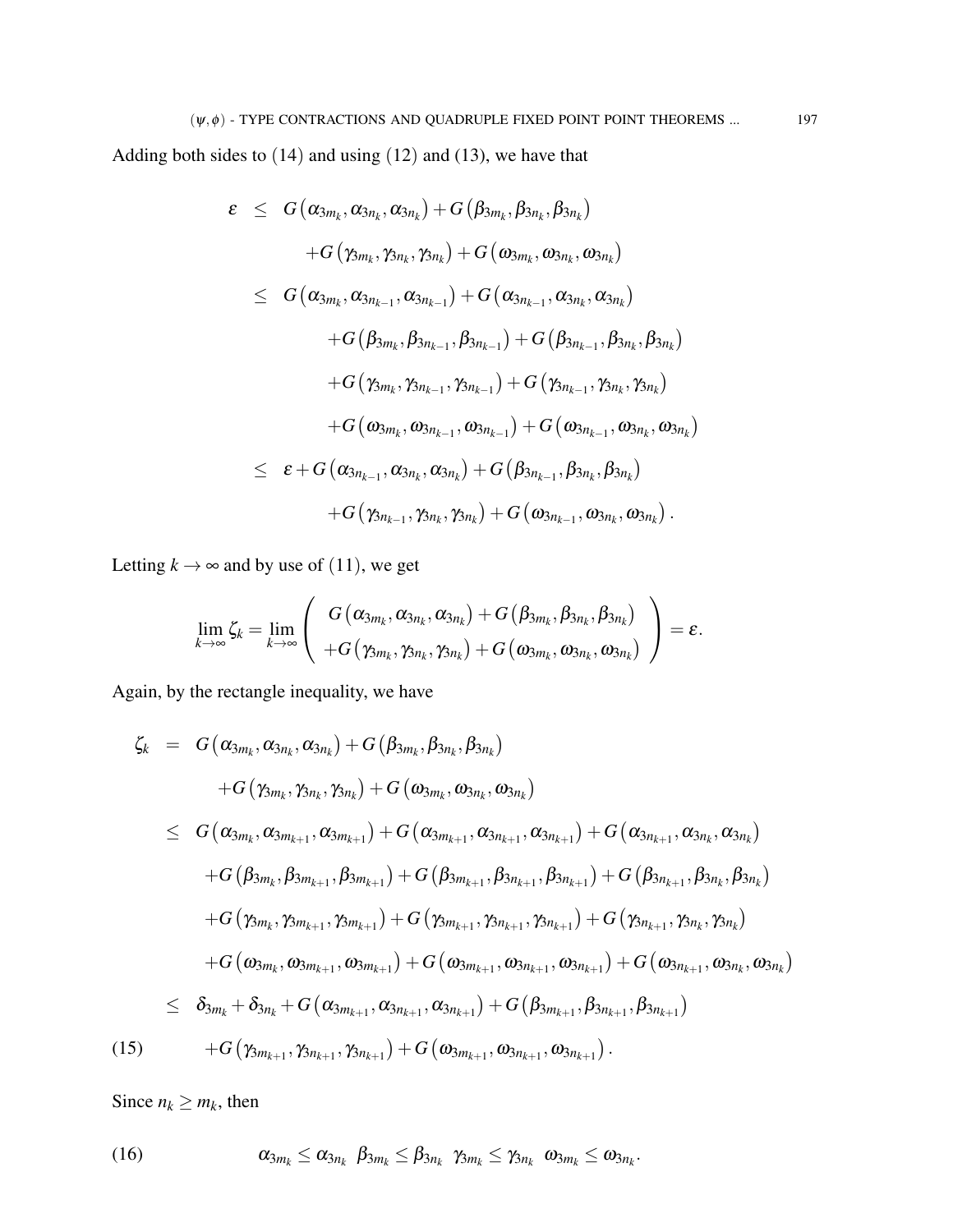Hence from (1) and (15), we get

$$
\psi\left(G\left(\alpha_{3m_{k+1}},\alpha_{3n_{k+1}},\alpha_{3n_{k+1}}\right)\right) \n= \psi\left[G\left(\begin{array}{c}R\left(a_{3m_{k+1}},b_{3m_{k+1}},c_{3mk+1},d_{3m_{k+1}}\right),S\left(a_{3n_{k+1}},b_{3n_{k+1}},c_{3n_{k+1}},d_{3n_{k+1}}\right),\\T\left(a_{3n_{k+1}},b_{3n_{k+1}},c_{3n_{k+1}},d_{3n_{k+1}}\right)\end{array}\right)\right]
$$

$$
\leq \frac{1}{4}\psi \left[ \begin{array}{l} G(ga_{3m_{k+1}},ha_{3n_{k+1}},fa_{3n_{k+1}}) + G(gb_{3m_{k+1}},hb_{3n_{k+1}},fb_{3n_{k+1}}) \\ + G(gc_{3m_{k+1}},hc_{3n_{k+1}},fc_{3n_{k+1}}) + G(gd_{3m_{k+1}},hd_{3n_{k+1}},fd_{3n_{k+1}}) \\ - \phi \left[ \begin{array}{l} G(ga_{3m_{k+1}},ha_{3n_{k+1}},fa_{3n_{k+1}}) + G(gb_{3m_{k+1}},hb_{3n_{k+1}},fb_{3n_{k+1}}) \\ + G(gc_{3m_{k+1}},hc_{3n_{k+1}},fc_{3n_{k+1}}) + G(gd_{3m_{k+1}},hd_{3n_{k+1}},fd_{3n_{k+1}}) \\ + G(gc_{3m_k},\alpha_{3n_k},\alpha_{3n_k}) + G(\beta_{3m_k},\beta_{3n_k},\beta_{3n_k}) \\ + G(\gamma_{3m_k},\gamma_{3n_k},\gamma_{3n_k}) + G(\omega_{3m_k},\omega_{3n_k},\omega_{3n_k}) \end{array} \right] \\ - \phi \left[ \begin{array}{l} G(\alpha_{3m_k},\alpha_{3n_k},\alpha_{3n_k}) + G(\beta_{3m_k},\beta_{3n_k},\beta_{3n_k}) \\ - G(\gamma_{3m_k},\alpha_{3n_k},\alpha_{3n_k}) + G(\beta_{3m_k},\beta_{3n_k},\beta_{3n_k}) \\ + G(\gamma_{3m_k},\gamma_{3n_k},\gamma_{3n_k}) + G(\omega_{3m_k},\omega_{3n_k},\omega_{3n_k}) \end{array} \right].
$$

Similarly, we can prove

$$
\psi\left(G\left(\beta_{3m_{k+1}},\beta_{3n_{k+1}},\beta_{3n_{k+1}}\right)\right) \n\leq \frac{1}{4}\psi\left[\begin{array}{c} G\left(\beta_{3m_{k}},\beta_{3n_{k}},\beta_{3n_{k}}\right)+G\left(\gamma_{3m_{k}},\gamma_{3n_{k}},\gamma_{3n_{k}}\right) \\ +G\left(\omega_{3m_{k}},\omega_{3n_{k}},\omega_{3n_{k}}\right)+G\left(\alpha_{3m_{k}},\alpha_{3n_{k}},\alpha_{3n_{k}}\right) \end{array}\right] \n(18) \qquad \qquad -\phi\left[\begin{array}{c} G\left(\beta_{3m_{k}},\beta_{3n_{k}},\beta_{3n_{k}}\right)+G\left(\gamma_{3m_{k}},\gamma_{3n_{k}},\gamma_{3n_{k}}\right) \\ +G\left(\omega_{3m_{k}},\omega_{3n_{k}},\omega_{3n_{k}}\right)+G\left(\alpha_{3m_{k}},\alpha_{3n_{k}},\alpha_{3n_{k}}\right) \end{array}\right],
$$

$$
\psi\left(G\left(\gamma_{3m_{k+1}},\gamma_{3n_{k+1}},\gamma_{3n_{k+1}}\right)\right) \n\leq \frac{1}{4}\psi\left[\begin{array}{c} G\left(\gamma_{3m_{k}},\gamma_{3n_{k}},\gamma_{3n_{k}}\right)+G\left(\omega_{3m_{k}},\omega_{3n_{k}},\omega_{3n_{k}}\right)\\+G\left(\alpha_{3m_{k}},\alpha_{3n_{k}},\alpha_{3n_{k}}\right)+G\left(\beta_{3m_{k}},\beta_{3n_{k}},\beta_{3n_{k}}\right)\\ -\phi\left[\begin{array}{c} G\left(\gamma_{3m_{k}},\gamma_{3n_{k}},\gamma_{3n_{k}}\right)+G\left(\omega_{3m_{k}},\omega_{3n_{k}},\omega_{3n_{k}}\right)\\ +G\left(\alpha_{3m_{k}},\alpha_{3n_{k}},\alpha_{3n_{k}}\right)+G\left(\beta_{3m_{k}},\beta_{3n_{k}},\beta_{3n_{k}}\right) \end{array}\right],
$$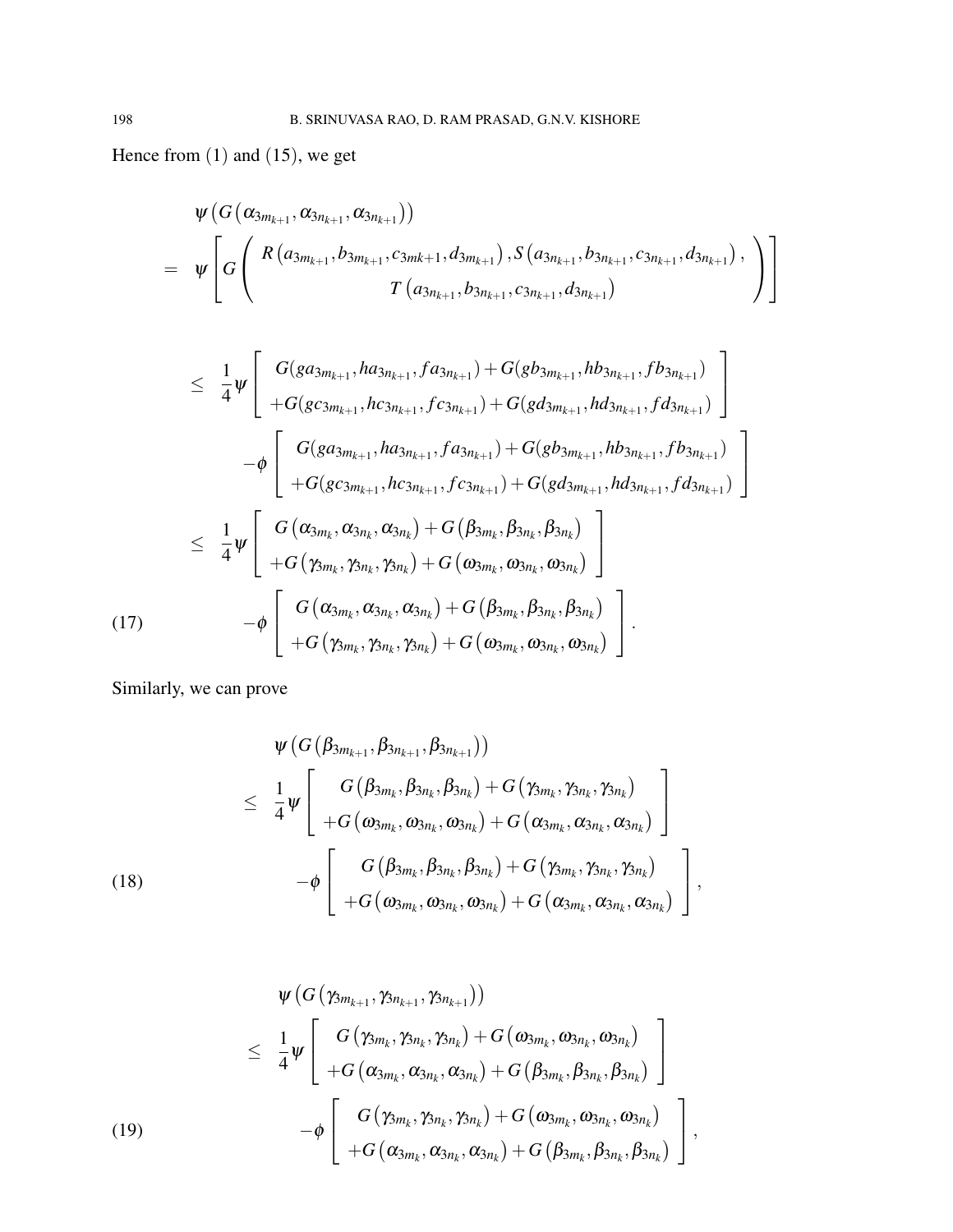$$
\psi\left(G\left(\omega_{3m_{k+1}},\omega_{3n_{k+1}},\omega_{3n_{k+1}}\right)\right) \n\leq \frac{1}{4}\psi\left[\begin{array}{c}G\left(\omega_{3m_{k}},\omega_{3n_{k}},\omega_{3n_{k}}\right)+G\left(\alpha_{3m_{k}},\alpha_{3n_{k}},\alpha_{3n_{k}}\right)\\+G\left(\beta_{3m_{k}},\beta_{3n_{k}},\beta_{3n_{k}}\right)+G\left(\gamma_{3m_{k}},\gamma_{3n_{k}},\gamma_{3n_{k}}\right)\\-\phi\left[\begin{array}{c}G\left(\omega_{3m_{k}},\omega_{3n_{k}},\omega_{3n_{k}}\right)+G\left(\alpha_{3m_{k}},\alpha_{3n_{k}},\alpha_{3n_{k}}\right)\\+G\left(\beta_{3m_{k}},\beta_{3n_{k}},\beta_{3n_{k}}\right)+G\left(\gamma_{3m_{k}},\gamma_{3n_{k}},\gamma_{3n_{k}}\right)\end{array}\right].
$$

Combining (15) and  $(17) - (20)$ 

$$
\begin{array}{lcl} \displaystyle & \psi(\zeta_k) & \leq & \displaystyle \psi\left( \begin{array}{cc} \delta_{3m_k} + \delta_{3n_k} \\[1ex] + G\left(\alpha_{3m_{k+1}}, \alpha_{3n_{k+1}}, \alpha_{3n_{k+1}}\right) + G\left(\beta_{3m_{k+1}}, \beta_{3n_{k+1}}, \beta_{3n_{k+1}}\right) \\[1ex] + G\left(\gamma_{3m_{k+1}}, \gamma_{3n_{k+1}}, \gamma_{3n_{k+1}}\right) + G\left(\omega_{3m_{k+1}}, \omega_{3n_{k+1}}, \omega_{3n_{k+1}}\right) \end{array} \right). \\[1ex] & \leq & \displaystyle \psi(\delta_{3m_k}) + \psi(\delta_{3n_k}) + \psi(\zeta_k) - 4\phi(\zeta_k). \end{array}
$$

Letting  $k \to \infty$ , we get a contradiction. This shows that  $\{\alpha_{3n}\},\{\beta_{3n}\},\{\gamma_{3n}\},\{\omega_{3n}\}\$  are Cauchy sequences in the *G*-metric space ( $\mathscr{P}, G$ ). Suppose  $g(\mathscr{P})$  is complete subspace of ( $\mathscr{P}, G$ ), then the sequences  $\{\alpha_{3n}\},\{\beta_{3n}\},\{\gamma_{3n}\},\{\omega_{3n}\}\$  are convergence to  $\alpha,\beta,\gamma$  and  $\omega$  respectively in *g*( $\mathcal{P}$ ). Thus, there exist *a*,*b*, *c*, *d*  $\in$  *g*( $\mathcal{P}$ ) such that

(21) 
$$
\lim_{n \to \infty} \alpha_{3n} = \alpha = ga \quad \lim_{n \to \infty} \beta_{3n} = \beta = gb
$$

$$
\lim_{n \to \infty} \gamma_{3n} = \gamma = gc \quad \lim_{n \to \infty} \omega_{3n} = \omega = gd.
$$

We claim that  $R(a,b,c,d) = \alpha, R(b,c,d,a) = \beta, R(c,d,a,b) = \gamma, R(d,a,b,c) = \omega$ . By using  $(1)$ , we have

$$
\psi(G(R(a,b,c,d),\alpha_{3n+1},\alpha_{3n+2}))
$$
  
=  $\psi(G(R(a,b,c,d),S(a_{3n+1},b_{3n+1},c_{3n+1},d_{3n+1}),T(a_{3n+2},b_{3n+2},c_{3n+2},d_{3n+2})))$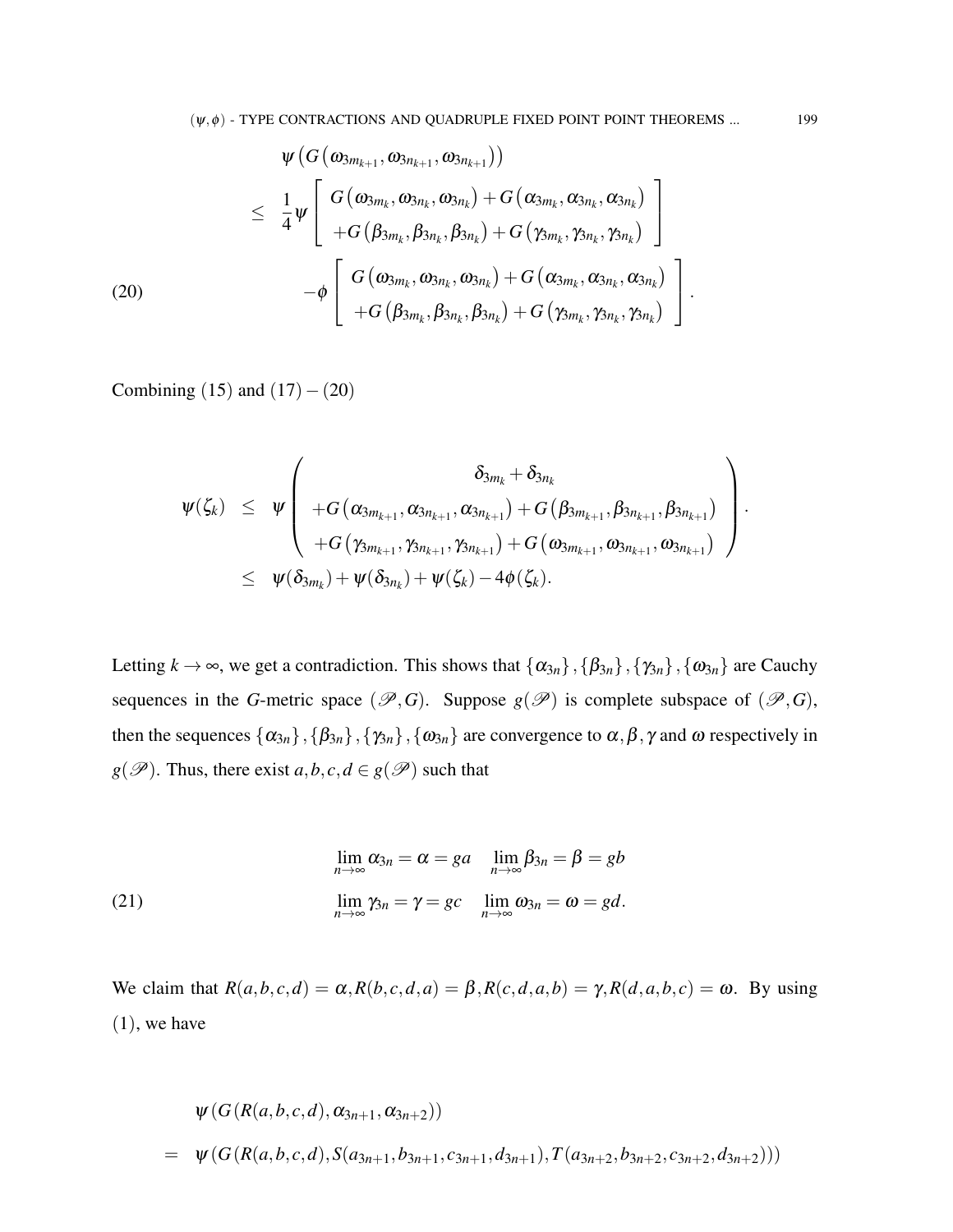$$
\leq \frac{1}{4}\psi \left[ \begin{array}{c} G(ga,ha_{3n+1},fa_{3n+2}) + G(gb,hb_{3n+1},fb_{3n+2}) \\ + G(gc,hc_{3n+1},fc_{3n+2}) + G(gd,hd_{3n+1},fd_{3n+2}) \end{array} \right] \n- \phi \left[ \begin{array}{c} G(ga,ha_{3n+1},fc_{3n+2}) + G(gb,hb_{3n+1},fd_{3n+2}) \\ + G(gc,hc_{3n+1},fc_{3n+2}) + G(gd,hd_{3n+1},fd_{3n+2}) \end{array} \right] \n\leq \frac{1}{4}\psi \left[ \begin{array}{c} G(ga,\alpha_{3n},\alpha_{3n+1}) + G(gb,\beta_{3n},\beta_{3n+1}) \\ + G(gc,\gamma_{3n},\gamma_{3n+1}) + G(gd,\omega_{3n},\omega_{3n+1}) \end{array} \right] \n- \phi \left[ \begin{array}{c} G(ga,\alpha_{3n},\alpha_{3n+1}) + G(gb,\beta_{3n},\beta_{3n+1}) \\ + G(gc,\gamma_{3n},\gamma_{3n+1}) + G(gd,\omega_{3n},\omega_{3n+1}) \end{array} \right].
$$
\n(22)

Similarly, we can prove that

(23)  
\n
$$
\psi(G(R(b,c,d,a), \beta_{3n+1}, \beta_{3n+2}))
$$
\n
$$
\leq \frac{1}{4} \psi \left[ G(gb, \beta_{3n}, \beta_{3n+1}) + G(gc, \gamma_{3n}, \gamma_{3n+1}) + G(ga, \alpha_{3n}, \alpha_{3n+1}) \right]
$$
\n
$$
- \phi \left[ G(gb, \beta_{3n}, \beta_{3n+1}) + G(gc, \gamma_{3n}, \gamma_{3n+1}) + G(gc, \gamma_{3n}, \gamma_{3n+1}) + G(gd, \alpha_{3n}, \alpha_{3n+1}) \right].
$$

(24)  

$$
\psi(G(R(c,d,a,b), \gamma_{3n+1}, \gamma_{3n+2}))
$$

$$
\leq \frac{1}{4} \psi \left[ \frac{G(gc, \gamma_{3n}, \gamma_{3n+1}) + G(gd, \omega_{3n}, \omega_{3n+1})}{+G(ga, \alpha_{3n}, \alpha_{3n+1}) + G(gb, \beta_{3n}, \beta_{3n+1})} \right]
$$

$$
-\phi \left[ \frac{G(gc, \gamma_{3n}, \gamma_{3n+1}) + G(gd, \omega_{3n}, \omega_{3n+1})}{+G(ga, \alpha_{3n}, \alpha_{3n+1}) + G(gb, \beta_{3n}, \beta_{3n+1})} \right].
$$

(25)  
\n
$$
\psi(G(R(d, a, b, c), \omega_{3n+1}, \omega_{3n+2}))
$$
\n
$$
\leq \frac{1}{4} \psi \left[ G(gd, \omega_{3n}, \omega_{3n+1}) + G(ga, \alpha_{3n}, \alpha_{3n+1}) + G(gc, \gamma_{3n}, \gamma_{3n+1}) \right] + G(gb, \beta_{3n}, \beta_{3n+1}) + G(ga, \alpha_{3n}, \alpha_{3n+1}) - \phi \left[ G(gd, \omega_{3n}, \omega_{3n+1}) + G(ga, \alpha_{3n}, \alpha_{3n+1}) + G(gc, \gamma_{3n}, \gamma_{3n+1}) \right].
$$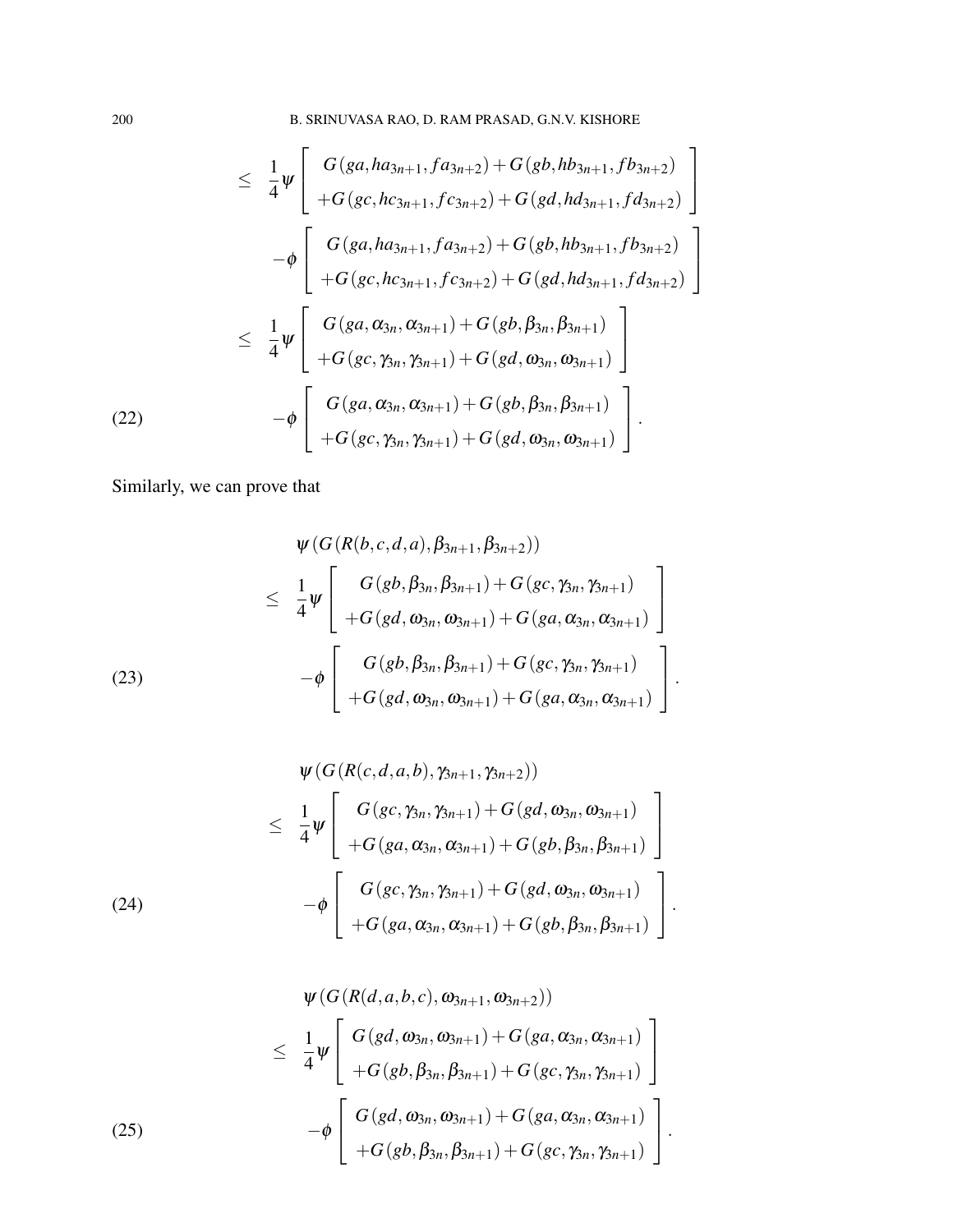By using property of  $\psi$  and combining (22) – (25), we get

$$
\psi\left(\begin{array}{c} G(R(a,b,c,d),\alpha_{3n+1},\alpha_{3n+2})+G(R(b,c,d,a),\beta_{3n+1},\beta_{3n+2})\\+G(R(c,d,a,b),\gamma_{3n+1},\gamma_{3n+2})+G(R(d,a,b,c),\omega_{3n+1},\omega_{3n+2})\end{array}\right)
$$
\n
$$
\leq \psi(G(R(a,b,c,d),\alpha_{3n+1},\alpha_{3n+2}))+\psi(G(R(b,c,d,a),\beta_{3n+1},\beta_{3n+2}))\\+\psi(G(R(c,d,a,b),\gamma_{3n+1},\gamma_{3n+2}))+\psi(G(R(d,a,b,c),\omega_{3n+1},\omega_{3n+2}))\\ \leq \psi\left[\begin{array}{c} G(ga,\alpha_{3n},\alpha_{3n+1})+G(gb,\beta_{3n},\beta_{3n+1})\\+G(gc,\gamma_{3n},\gamma_{3n+1})+G(gd,\omega_{3n},\omega_{3n+1})\\+G(gc,\gamma_{3n},\gamma_{3n+1})+G(gb,\beta_{3n},\beta_{3n+1})\\+G(gc,\gamma_{3n},\gamma_{3n+1})+G(gd,\omega_{3n},\omega_{3n+1})\end{array}\right].
$$

Taking the limit as  $n \to \infty$  in the above inequality, we obtain

$$
\psi \left( \begin{array}{c} G(R(a,b,c,d),\alpha,\alpha) + G(R(b,c,d,a),\beta,\beta) \\ + G(R(c,d,a,b),\gamma,\gamma) + G(R(d,a,b,c),\omega,\omega) \end{array} \right)
$$
\n
$$
\leq \psi \left[ \begin{array}{c} G(ga,\alpha,\alpha) + G(gb,\beta,\beta) \\ + G(gc,\gamma,\gamma) + G(gd,\omega,\omega) \end{array} \right] - 4\phi \left[ \begin{array}{c} G(ga,\alpha,\alpha) + G(gb,\beta,\beta) \\ + G(gc,\gamma,\gamma) + G(gd,\omega,\omega) \end{array} \right]
$$
\n
$$
\leq \psi(0) - 4\phi(0) = \psi(0)
$$

which implies  $R(a,b,c,d) = \alpha$ ,  $R(b,c,d,a) = \beta$ ,  $R(c,d,a,b) = \gamma$ ,  $R(d,a,b,c) = \omega$ . Therefore, it follows that  $R(a, b, c, d) = \alpha = ga, R(b, c, d, a) = \beta = gb$ ,

 $R(c,d,a,b) = \gamma = gc, R(d,a,b,c) = \omega = gd$ . Since  $\{R,g\}$  is weakly compatible pair, we have  $R(\alpha, \beta, \gamma, \omega) = g\alpha$ ,  $R(\beta, \gamma, \omega, \alpha) = g\beta$ ,  $R(\gamma, \omega, \alpha, \beta) = g\gamma$  and  $R(\omega, \alpha, \beta, \gamma) = g\omega$ . Now we prove that  $g\alpha = \alpha$ ,  $g\beta = \beta$ ,  $g\gamma = \gamma$  and  $g\omega = \omega$ .

$$
\psi(G(g\alpha,\alpha_{3n+1},\alpha_{3n+2}))
$$
\n
$$
= \psi(G(R(\alpha,\beta,\gamma,\omega),S(a_{3n+1},b_{3n+1},c_{3n+1},d_{3n+1}),T(a_{3n+2},b_{3n+2},c_{3n+2},d_{3n+2})))
$$
\n
$$
\leq \frac{1}{4}\psi \left[\begin{array}{c} G(g\alpha,\alpha_{3n},\alpha_{3n+1})+G(g\beta,\beta_{3n},\beta_{3n+1})\\+G(g\gamma,\gamma_{3n},\gamma_{3n+1})+G(g\omega,\omega_{3n},\omega_{3n+1})\end{array}\right]
$$
\n
$$
-\phi \left[\begin{array}{c} G(g\alpha,\alpha_{3n},\alpha_{3n+1})+G(g\beta,\beta_{3n},\beta_{3n+1})\\+G(g\gamma,\gamma_{3n},\gamma_{3n+1})+G(g\omega,\omega_{3n},\omega_{3n+1})\end{array}\right]
$$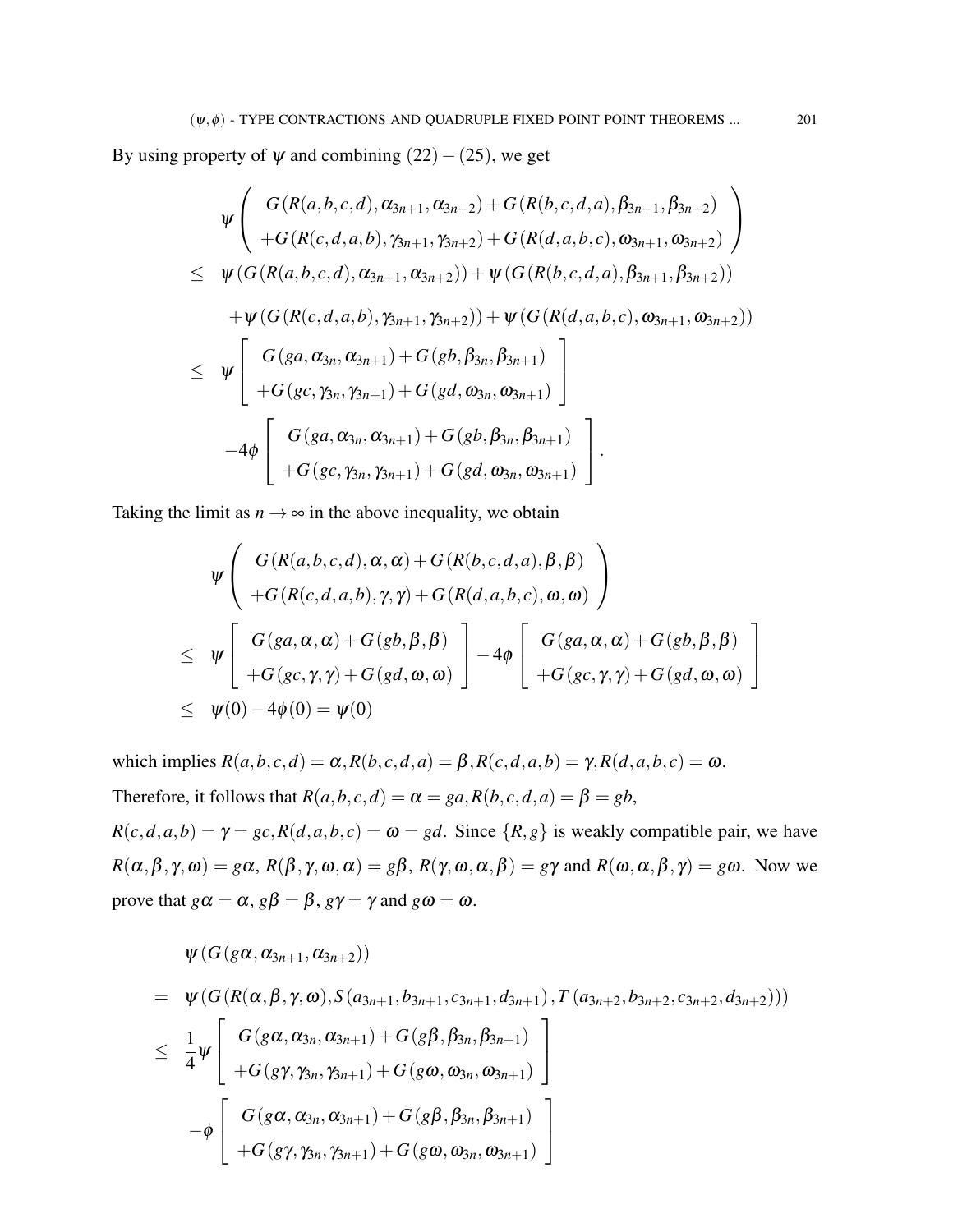By using property of  $\psi$  and we get

$$
\psi\left(\begin{array}{c}G(g\alpha,\alpha_{3n+1},\alpha_{3n+2})+G(g\beta,\beta_{3n+1},\beta_{3n+2})\\+G(g\gamma,\gamma_{3n+1},\gamma_{3n+2})+G(g\omega,\omega_{3n+1},\omega_{3n+2})\end{array}\right)\\ \leq\;\;\psi(G(g\alpha,\alpha_{3n+1},\alpha_{3n+2}))+\psi(G(g\beta,\beta_{3n+1},\beta_{3n+2}))\\+\psi(G(g\gamma,\gamma_{3n+1},\gamma_{3n+2}))+\psi(G(g\omega,\omega_{3n+1},\omega_{3n+2}))\\ \leq\;\;\psi\left[\begin{array}{c}G(g\alpha,\alpha_{3n},\alpha_{3n+1})+G(g\beta,\beta_{3n},\beta_{3n+1})\\+G(g\gamma,\gamma_{3n},\gamma_{3n+1})+G(g\omega,\omega_{3n},\omega_{3n+1})\end{array}\right]\\-4\phi\left[\begin{array}{c}G(g\alpha,\alpha_{3n},\alpha_{3n+1})+G(g\beta,\beta_{3n},\beta_{3n+1})\\+G(g\gamma,\gamma_{3n},\gamma_{3n+1})+G(g\omega,\omega_{3n},\omega_{3n+1})\end{array}\right].
$$

Taking the limit as  $n \to \infty$  in the above inequality, we obtain

$$
\begin{array}{lcl} \psi\left( \begin{array}{c} G(g\alpha,\alpha,\alpha)+G(g\beta,\beta,\beta) \\ +G(g\gamma,\gamma,\gamma)+G(g\omega,\omega,\omega) \end{array} \right) & \leq & \psi\left[ \begin{array}{c} G(g\alpha,\alpha,\alpha)+G(g\beta,\beta,\beta) \\ +G(g\gamma,\gamma,\gamma)+G(g\omega,\omega,\omega) \end{array} \right] \\ & & \\ & & \\ & & \\ & & \\ & & \\ & & \\ & & \\ & & \\ & & \\ & & \\ & & \\ \end{array} \hspace{3.8cm} \left[ \begin{array}{c} G(g\alpha,\alpha,\alpha)+G(g\beta,\beta,\beta) \\ +G(g\gamma,\gamma,\gamma)+G(g\omega,\omega,\omega) \end{array} \right]. \end{array}
$$

which possibility holds only  $G(g\alpha, \alpha, \alpha) = 0$ ,  $G(g\beta, \beta, \beta) = 0$ ,  $G(g\gamma, \gamma, \gamma) = 0$  and  $G(g\omega,\omega,\omega) = 0$  implies that  $g\alpha = \alpha$ ,  $g\beta = \beta$ ,  $g\gamma = \gamma$  and  $g\omega = \omega$ . Therefore,  $R(\alpha, \beta, \gamma, \omega) = g\alpha = \alpha$ ,  $R(\beta, \gamma, \omega, \alpha) = g\beta = \beta$ ,  $R(\gamma, \omega, \alpha, \beta) = g\gamma = \gamma$  and  $R(\omega, \alpha, \beta, \gamma) = g\omega = \omega$ . Thus  $(\alpha, \beta, \gamma, \omega)$  is quadruple fixed point of *R* and *g*. Since  $R(\mathscr{P}^4) \subseteq f(\mathscr{P})$ , so there exist  $p, q, r, s \in \mathscr{P}$  such that  $R(\alpha, \beta, \gamma, \omega) = \alpha = fp$ ,  $R(\beta, \gamma, \omega, \alpha) = \beta = fq, R(\gamma, \omega, \alpha, \beta) = \gamma = fr$  and  $R(\omega, \alpha, \beta, \gamma) = \omega = fs$ .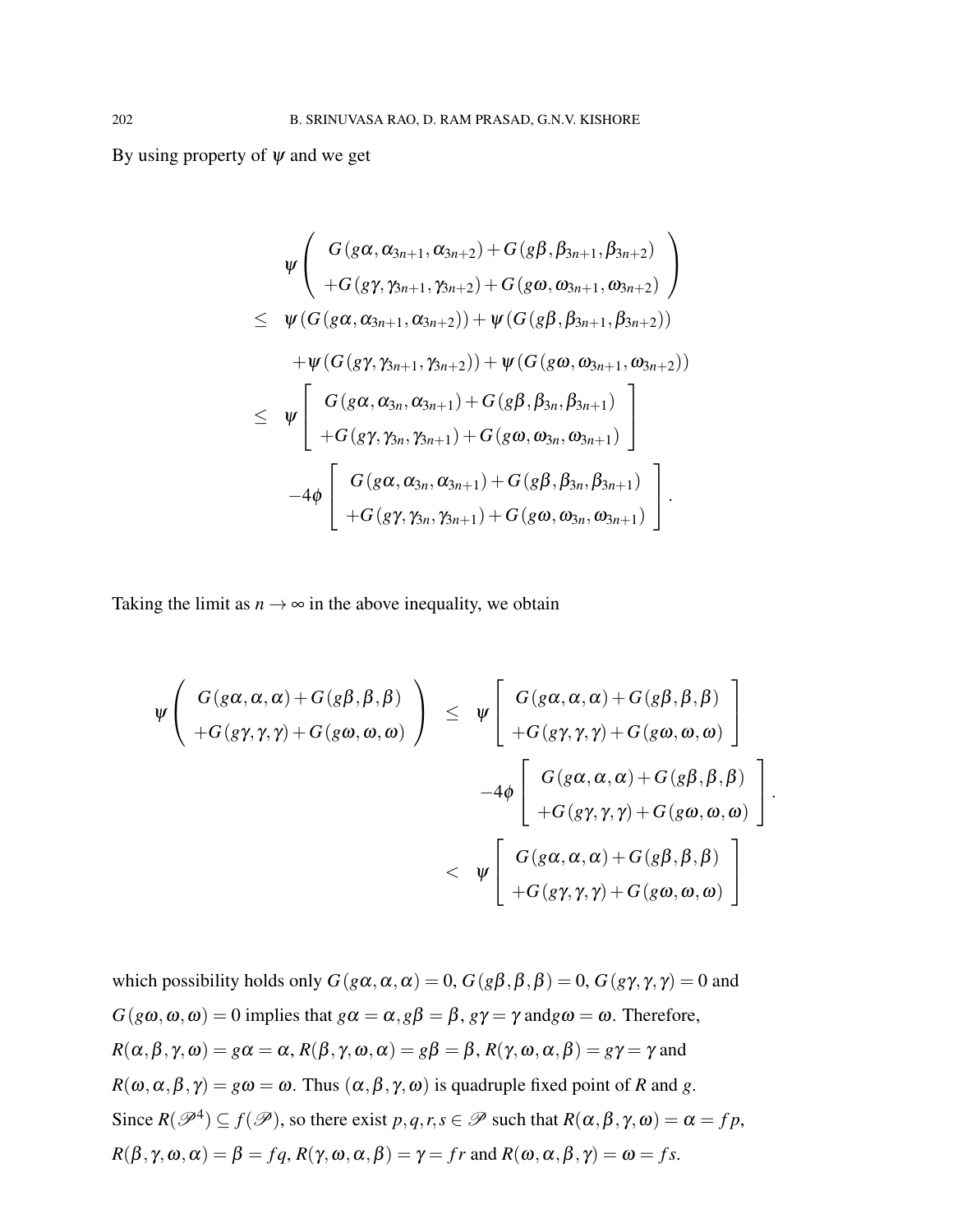$$
\psi(G(\alpha_{3n+1}, \alpha_{3n+2}, T(p,q,r,s),)))
$$
\n
$$
= \psi(G(R(a_{3n+1}, b_{3n+1}, c_{3n+1}, d_{3n+1}), S(a_{3n+2}, b_{3n+2}, c_{3n+2}, d_{3n+2}), T(p,q,r,s),)))
$$
\n
$$
\leq \frac{1}{4}\psi \left[ \begin{array}{c} G(ga_{3n+1}, ha_{3n+2}fp) + G(gb_{3n+1}, hb_{3n+2}, fg) \\ + G(gc_{3n+1}, hc_{3n+2}, fr) + G(gd_{3n+1}, hd_{3n+2}, fs) \end{array} \right]
$$
\n
$$
-\phi \left[ \begin{array}{c} G(ga_{3n+1}, ha_{3n+2}fp) + G(gb_{3n+1}, hb_{3n+2}, fg) \\ + G(gc_{3n+1}, hc_{3n+2}, fr) + G(gd_{3n+1}, hd_{3n+2}, fs) \end{array} \right]
$$
\n
$$
\leq \frac{1}{4}\psi \left[ \begin{array}{c} G(\alpha_{3n}, \alpha_{3n+1}, fp) + G(\beta_{3n}, \beta_{3n+1}, fq) \\ + G(\gamma_{3n}, \gamma_{3n+1}, fp) + G(\beta_{3n}, \beta_{3n+1}, fq) \\ + G(\gamma_{3n}, \gamma_{3n+1}, fp) + G(\beta_{3n}, \beta_{3n+1}, fq) \\ + G(\gamma_{3n}, \gamma_{3n+1}, fp) + G(\alpha_{3n}, \alpha_{3n+1}, fs) \end{array} \right].
$$

By using the properties of  $\psi$  and we get

$$
\psi \left( \begin{array}{c} G(\alpha_{3n+1}, \alpha_{3n+2}, T(p,q,r,s), ) + G(\beta_{3n+1}, \beta_{3n+2}, T(q,r,s,p), ) \\ + G(\gamma_{3n+1}, \gamma_{3n+2}, T(r,s,p,q), ) + G(\omega_{3n+1}, \omega_{3n+2}, T(s,p,q,r), ) \\ \times \; & \psi \left[ \begin{array}{c} G(\alpha_{3n}, \alpha_{3n+1}, fp) + G(\beta_{3n}, \beta_{3n+1}, fq) \\ + G(\gamma_{3n}, \gamma_{3n+1}, fr) + G(\omega_{3n}, \omega_{3n+1}) \end{array} \right] \\ - 4\phi \left[ \begin{array}{c} G(\alpha_{3n}, \alpha_{3n+1}, fp) + G(\beta_{3n}, \beta_{3n+1}, fq) \\ + G(\gamma_{3n}, \gamma_{3n+1}, fr) + G(\omega_{3n}, \omega_{3n+1}) \end{array} \right]. \end{array}
$$

Letting  $n \rightarrow \infty$  in above inequality, we get

$$
\psi\left(\begin{array}{c} G(\alpha,\alpha,T(p,q,r,s),)+G(\beta,\beta,T(q,r,s,p),) \\ +G(\gamma,\gamma,T(r,s,p,q),)+G(\omega,\omega,T(s,p,q,r)) \end{array}\right) \n\leq \psi\left[\begin{array}{c} G(\alpha,\alpha,fp)+G(\beta,\beta,fq) \\ +G(\gamma,\gamma,fr)+G(\omega,\omega,fs) \end{array}\right] - 4\phi\left[\begin{array}{c} G(\alpha,\alpha,fp)+G(\beta,\beta,fq) \\ +G(\gamma,\gamma,fr)+G(\omega,\omega,fs) \end{array}\right] \n\leq \psi(0).
$$

Therefore,  $T(p,q,r,s) = \alpha$ ,  $T(q,r,s,p) = \beta$ ,  $T(r,s,p,q) = \gamma$  and  $T(s,p,q,r) = \omega$ . Since  ${T, f}$  weakly compatible pair, we have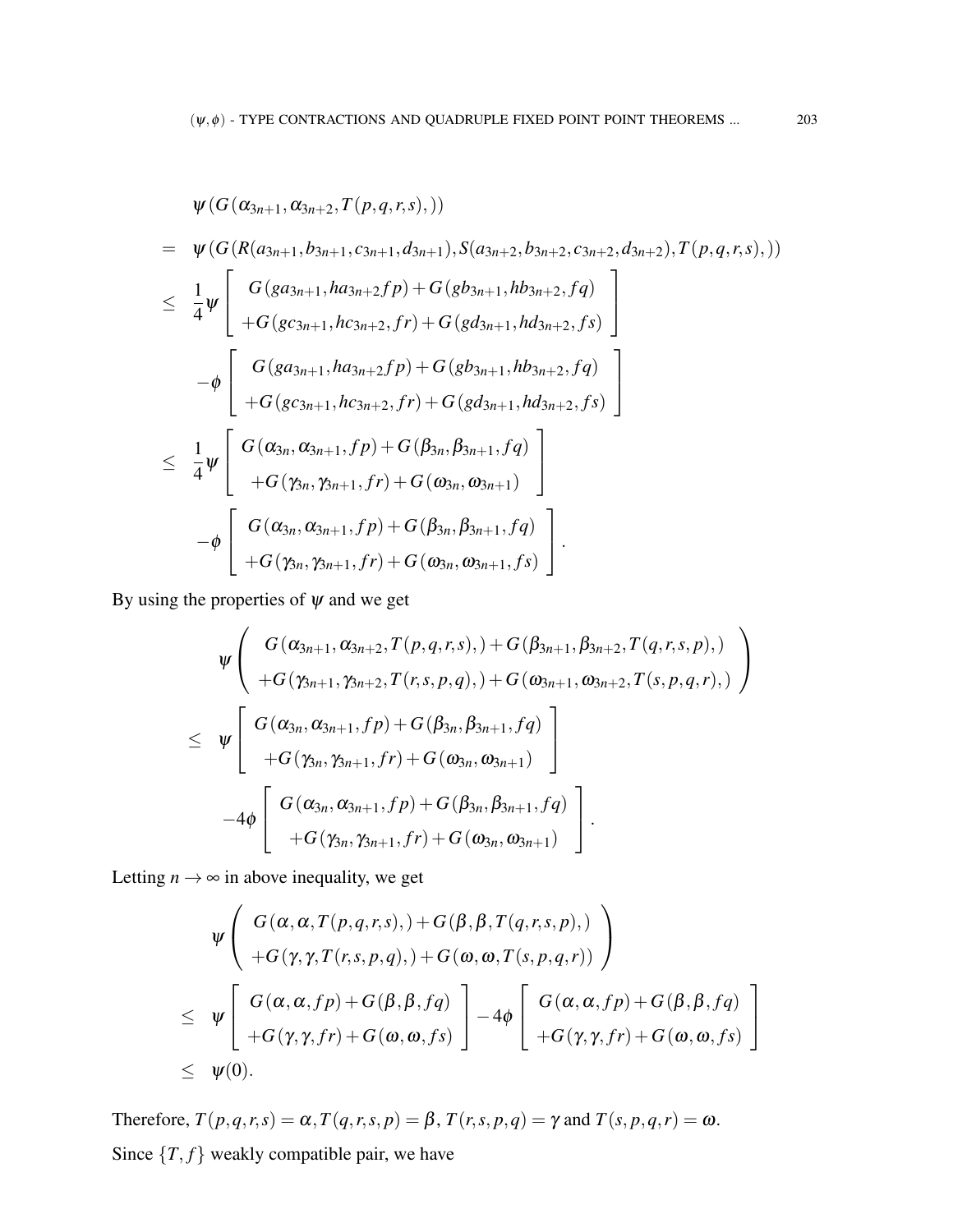$T(\alpha, \beta, \gamma, \omega) = f\alpha, T(\beta, \gamma, \omega, \alpha) = f\beta, T(\gamma, \omega, \alpha, \beta) = f\gamma$  and  $T(\omega, \alpha, \beta, \gamma) = f\omega$ . Now we prove that  $f\alpha = \alpha$ ,  $f\beta = \beta$ ,  $f\gamma = \gamma$  and  $f\omega = \omega$ .

$$
\psi(G(\alpha,\alpha_{3n+1},f\alpha))
$$
\n
$$
= \psi(G(R(\alpha,\beta,\gamma,\omega),S(a_{3n+1},b_{3n+1},c_{3n+1},d_{3n+1}),T(\alpha,\beta,\gamma,\omega)))
$$
\n
$$
\leq \frac{1}{4}\psi\left[\begin{array}{c} G(\alpha,\alpha_{3n},f\alpha)+G(\beta,\beta_{3n},f\beta)\\+G(\gamma,\gamma_{3n},f\gamma)+G(\omega,\omega_{3n},f\omega)\end{array}\right]-\phi\left[\begin{array}{c} G(\alpha,\alpha_{3n},f\alpha)+G(\beta,\beta_{3n},f\beta)\\+G(\gamma,\gamma_{3n},f\gamma)+G(\omega,\omega_{3n},f\omega)\end{array}\right]
$$

and hence

$$
\begin{array}{l}\n\psi \left( \begin{array}{c}\nG(\alpha,\alpha_{3n+1},f\alpha)+G(\beta,\beta_{3n+1},f\beta) \\
+G(\gamma,\gamma_{3n+1},f\gamma)+G(\omega,\omega_{3n+1},f\omega)\n\end{array}\right) \\
\leq \psi \left[ \begin{array}{c}\nG(\alpha,\alpha_{3n},f\alpha)+G(\beta,\beta_{3n},f\beta) \\
+G(\gamma,\gamma_{3n},f\gamma)+G(\omega,\omega_{3n},f\omega)\n\end{array}\right] -4\phi \left[ \begin{array}{c}\nG(\alpha,\alpha_{3n},f\alpha)+G(\beta,\beta_{3n},f\beta) \\
+G(\gamma,\gamma_{3n},f\gamma)+G(\omega,\omega_{3n},f\omega)\n\end{array}\right].\n\end{array}
$$

Taking the limit as  $n \to \infty$  in the above inequality, we obtain

$$
\begin{array}{l}\n\psi \left( \begin{array}{c}\nG(\alpha, \alpha, f\alpha) + G(\beta, \beta, f\beta) \\
+ G(\gamma, \gamma, f\gamma) + G(\omega, \omega, f\omega)\n\end{array}\right) \\
\leq \psi \left[ \begin{array}{c}\nG(\alpha, \alpha, f\alpha) + G(\beta, \beta, f\beta) \\
+ G(\gamma, \gamma, f\gamma) + G(\omega, \omega, f\omega)\n\end{array}\right] - 4\phi \left[ \begin{array}{c}\nG(\alpha, \alpha, f\alpha) + G(\beta, \beta, f\beta) \\
+ G(\gamma, \gamma, f\gamma) + G(\omega, \omega, f\omega)\n\end{array}\right].\n\end{array}
$$

which holds only  $G(\alpha, \alpha, f\alpha) = 0$ ,  $G(\beta, \beta, f\beta) = 0$ ,  $G(\gamma, \gamma, f\gamma) = 0$ ,  $G(\omega, \omega, f\omega) = 0$ implies that  $f\alpha = \alpha$ ,  $f\beta = \beta$ ,  $f\gamma = \gamma$  and  $f\omega = \omega$ . Therefore,  $T(\alpha, \beta, \gamma, \omega) = f\alpha = \alpha$ ,  $T(\beta, \gamma, \omega, \alpha) = f\beta = \beta$ ,  $T(\gamma, \omega, \alpha, \beta) = f\gamma = \gamma$  and  $T(\omega, \alpha, \beta, \gamma) = f\omega = \omega$ . Thus  $(\alpha, \beta, \gamma, \omega)$ is quadruple fixed point of *R*, *T*, *g* and *f*. Since  $T(\mathscr{P}^4) \subseteq h(\mathscr{P})$ , so there exist  $x, y, z, w \in \mathscr{P}$ such that  $T(\alpha, \beta, \gamma, \omega) = \alpha = hx$ ,  $T(\beta, \gamma, \omega, \alpha) = \beta = hy$ ,  $T(\gamma, \omega, \alpha, \beta) = \gamma = hz$  and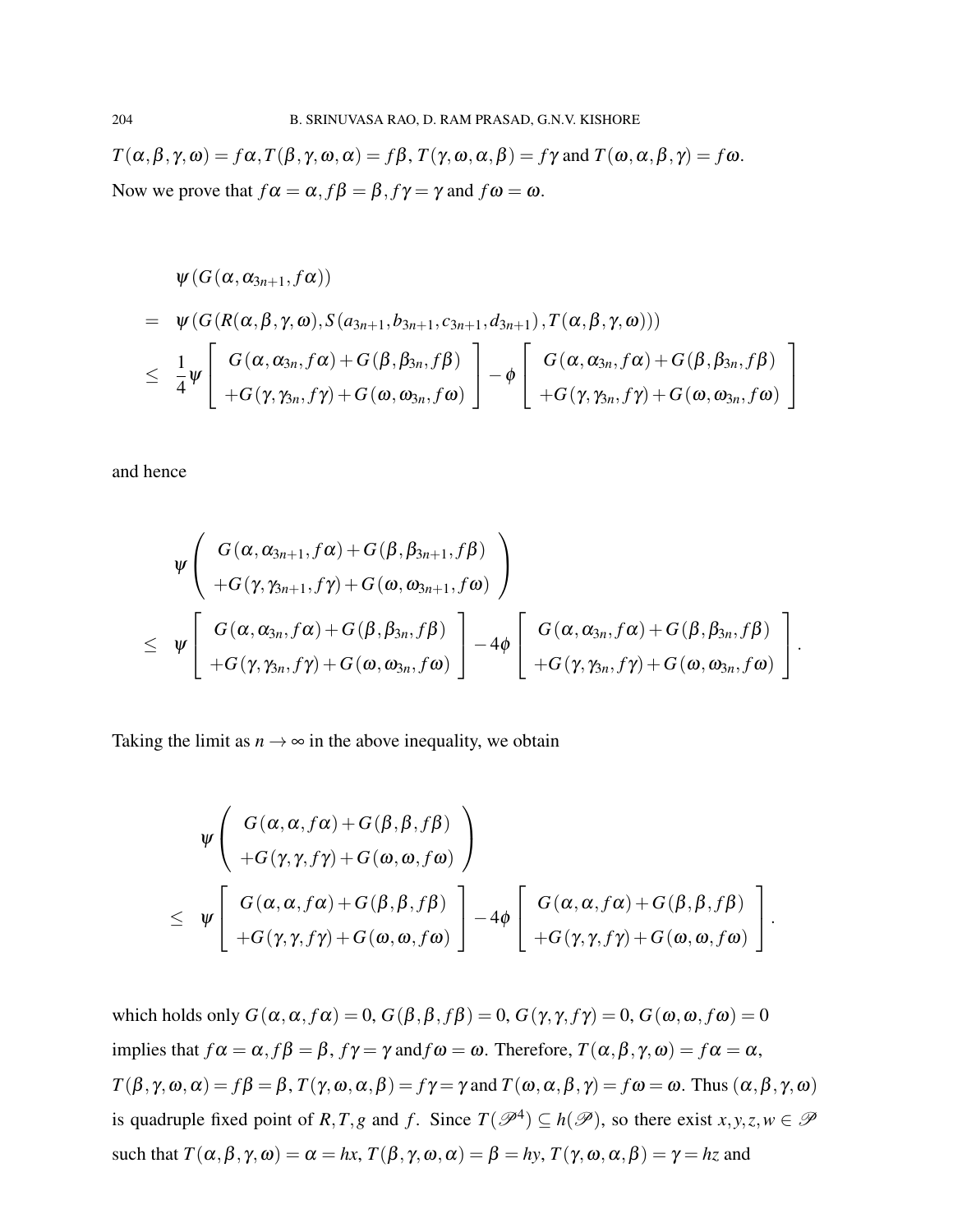$T(\omega, \alpha, \beta, \gamma) = \omega = hw.$ 

$$
\psi(G(\alpha_{3n+1},S(x,y,z,w),\alpha_{3n+2}))
$$
\n
$$
= \psi(G(R(a_{3n+1},b_{3n+1},c_{3n+1},d_{3n+1}),S(x,y,z,w),T(a_{3n+2},b_{3n+2},c_{3n+2},d_{3n+2})))
$$
\n
$$
\leq \frac{1}{4}\psi \left[ \begin{array}{c} G(ga_{3n+1},hx,fa_{3n+2}) + G(gb_{3n+1},hy,fb_{3n+2}) \\ + G(gc_{3n+1},hz,fc_{3n+2}) + G(gd_{3n+1},hw,fd_{3n+2}) \\ + G(gc_{3n+1},hx,fa_{3n+2}) + G(gb_{3n+1},hy,fb_{3n+2}) \\ + G(gc_{3n+1},hz,fc_{3n+2}) + G(gd_{3n+1},hw,fd_{3n+2}) \end{array} \right]
$$
\n
$$
\leq \frac{1}{4}\psi \left[ \begin{array}{c} G(\alpha_{3n},hx,\alpha_{3n+1}) + G(\beta_{3n},hy,\beta_{3n+1}) \\ + G(\gamma_{3n},hx, \gamma_{3n+1}) + G(\alpha_{3n},hw, \omega_{3n+1}) \\ + G(\gamma_{3n},hx, \gamma_{3n+1}) + G(\beta_{3n},hy,\beta_{3n+1}) \\ + G(\gamma_{3n},hx, \gamma_{3n+1}) + G(\omega_{3n},hw, \omega_{3n+1}) \end{array} \right].
$$

and hence

$$
\psi \left( G(\alpha_{3n+1}, S(x, y, z, w), \alpha_{3n+2}) + G(\beta_{3n+1}, S(y, z, w, x), \beta_{3n+2}) + G(\gamma_{3n+1}, S(z, w, x, y), \gamma_{3n+2}) + G(\omega_{3n+1}, S(w, x, y, z), \omega_{3n+2}) \right)
$$

$$
\leq \psi \left[ \begin{array}{c} G(\alpha_{3n},hx,\alpha_{3n+1}) + G(\beta_{3n},hy,\beta_{3n+1}) \\[1mm] + G(\gamma_{3n},hz,\gamma_{3n+1}) + G(\omega_{3n},hw,\omega_{3n+1}) \\[1mm] -4\phi \left[ \begin{array}{c} G(\alpha_{3n},hx,\alpha_{3n+1}) + G(\beta_{3n},hy,\beta_{3n+1}) \\[1mm] + G(\gamma_{3n},hz,\gamma_{3n+1}) + G(\omega_{3n},hw,\omega_{3n+1}) \end{array} \right]. \end{array} \right]
$$

Letting  $n \to \infty$  in above inequality, we get

$$
\Psi\left(\n\begin{array}{c}\nG(\alpha, S(x, y, z, w), \alpha) + G(\beta, S(y, z, w, x), \beta) \\
+ G(\gamma, S(z, w, x, y), \gamma) + G(\omega, S(w, x, y, z), \omega)\n\end{array}\n\right)
$$
\n
$$
\leq \Psi\left[\n\begin{array}{c}\nG(\alpha, hx, \alpha) + G(\beta, hy, \beta) \\
+ G(\gamma, hz, \gamma) + G(\omega, hw, \omega)\n\end{array}\n\right]
$$
\n
$$
-4\phi\left[\n\begin{array}{c}\nG(\alpha, hx, \alpha) + G(\beta, hy, \beta) \\
+ G(\gamma, hz, \gamma) + G(\omega, hw, \omega)\n\end{array}\n\right] \leq \psi(0).
$$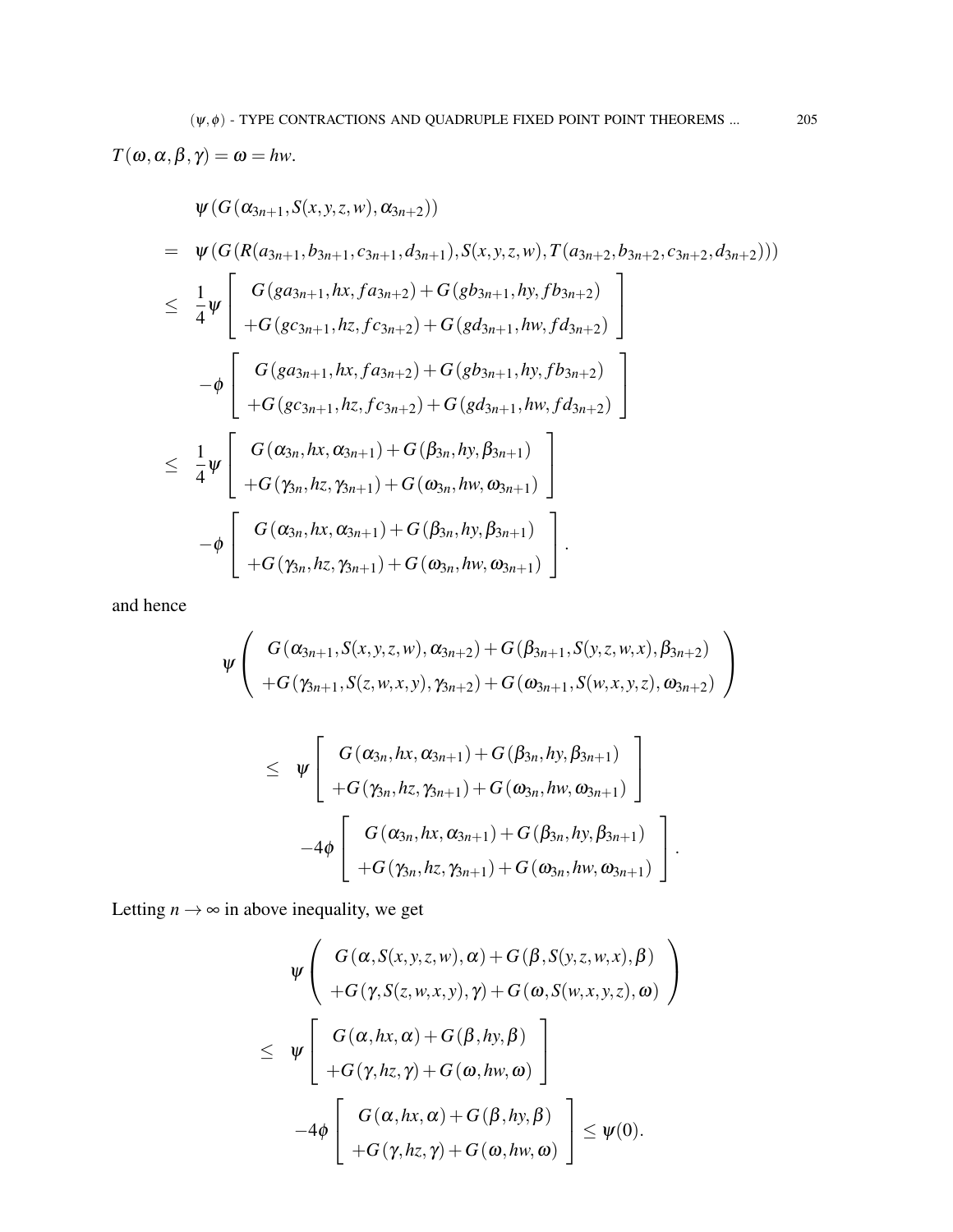Therefore,

 $S(x, y, z, w) = \alpha$ ,  $S(y, z, w, x) = \beta$ ,  $S(z, w, x, y) = \gamma$  and  $S(w, x, y, z) = \omega$ . Since  $\{S, h\}$  weakly compatible pair, we have

 $S(\alpha, \beta, \gamma, \omega) = h\alpha$ ,  $S(\beta, \gamma, \omega, \alpha) = h\beta$ ,  $S(\gamma, \omega, \alpha, \beta) = h\gamma$  and  $S(\omega, \alpha, \beta, \gamma) = h\omega$ . Now we prove that  $h\alpha = \alpha$ ,  $h\beta = \beta$ ,  $h\gamma = \gamma$  and  $h\omega = \omega$ .

$$
\Psi(G(\alpha, h\alpha, \alpha))
$$
\n
$$
= \Psi(G(R(\alpha, \beta, \gamma, \omega), S(\alpha, \beta, \gamma, \omega), T(\alpha, \beta, \gamma, \omega)))
$$
\n
$$
\leq \frac{1}{4} \Psi \left[ \begin{array}{c} G(\alpha, h\alpha, \alpha) + G(\beta, h\beta, \beta) \\ + G(\gamma, h\gamma, \gamma) + G(\omega, h\omega, \omega) \end{array} \right] - \phi \left[ \begin{array}{c} G(\alpha, h\alpha, \alpha) + G(\beta, h\beta, \beta) \\ + G(\gamma, h\gamma, \gamma) + G(\omega, h\omega, \omega) \end{array} \right]
$$

and hence

$$
\psi \left( \begin{array}{c} G(\alpha, h\alpha, \alpha) + G(\beta, h\beta, \beta) \\ + G(\gamma, h\gamma, \gamma) + G(\omega, h\omega, \omega) \end{array} \right) \n\leq \psi \left[ \begin{array}{c} G(\alpha, h\alpha, \alpha) + G(\beta, h\beta, \beta) \\ + G(\gamma, h\gamma, \gamma) + G(\omega, h\omega, \omega) \end{array} \right] - 4\phi \left[ \begin{array}{c} G(\alpha, h\alpha, \alpha) + G(\beta, h\beta, \beta) \\ + G(\gamma, h\gamma, \gamma) + G(\omega, h\omega, \omega) \end{array} \right]
$$

which holds only  $G(\alpha, h\alpha, \alpha) = 0$ ,  $G(\beta, h\beta, \beta) = 0$ ,  $G(\gamma, h\gamma, \gamma) = 0$  and  $G(\omega, h\omega, \omega) = 0$ implies that  $h\alpha = \alpha$ ,  $h\beta = \beta$ ,  $h\gamma = \gamma$  and  $h\omega = \omega$ . Therefore,  $S(\alpha, \beta, \gamma, \omega) = h\alpha = \alpha$ ,  $S(\beta, \gamma, \omega, \alpha) = h\beta = \beta$ ,  $S(\gamma, \omega, \alpha, \beta) = h\gamma = \gamma$  and  $S(\omega, \alpha, \beta, \gamma) = h\omega = \omega$ . Thus  $(\alpha, \beta, \gamma, \omega)$ is quadruple fixed point of *R*,*T*,*S*,*g*, *f* and *h*. In the following we will show the uniqueness of common quadruple fixed point in  $\mathscr P$ . For this purpose, assume that there is another quadruple fixed point  $(\alpha', \beta', \gamma', \omega')$  of  $R, S, T, g, h, f$ . Then

$$
\Psi\left(G(\alpha,\alpha,\alpha')\right) \n= \Psi\left(G\left(R(\alpha,\beta,\gamma,\omega),S(\alpha,\beta,\gamma,\omega),T(\alpha',\beta',\gamma',\omega')\right)\right) \n\leq \frac{1}{4}\Psi\left[\begin{array}{c} G(\alpha,\alpha,\alpha') + G(\beta,\beta,\beta') \\ + G(\gamma,\gamma,\gamma') + G(\omega,\omega,\omega') \end{array}\right] - \phi\left[\begin{array}{c} G(\alpha,\alpha,\alpha') + G(\beta,\beta,\beta') \\ + G(\gamma,\gamma,\gamma') + G(\omega,\omega,\omega') \end{array}\right]
$$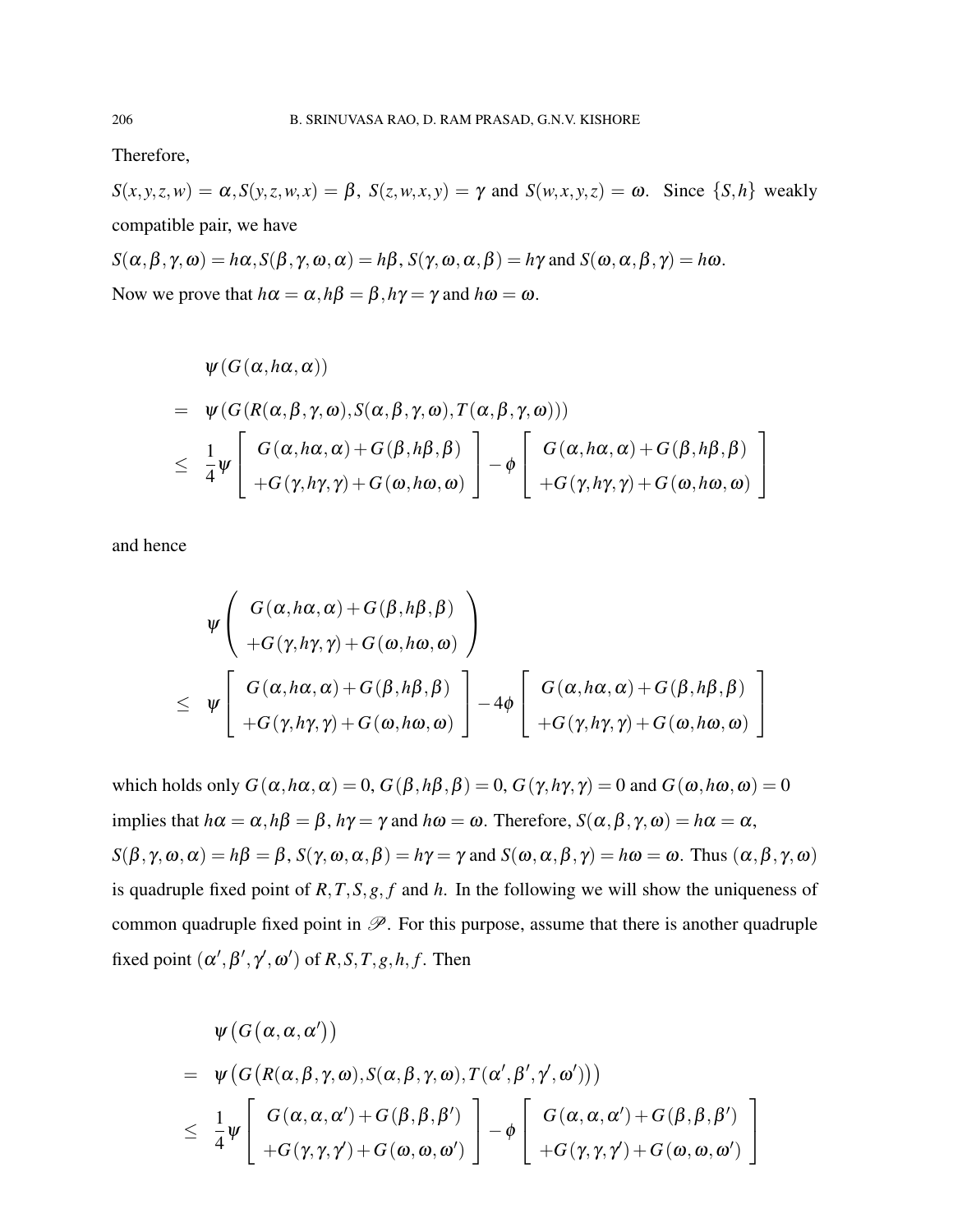and hence

$$
\begin{aligned}\n\psi & \left( \begin{array}{c} G(\alpha, \alpha, \alpha') + G(\beta, \beta, \beta') \\ + G(\gamma, \gamma, \gamma') + G(\omega, \omega, \omega') \end{array} \right) \\
& \leq \psi \left[ \begin{array}{c} G(\alpha, \alpha, \alpha') + G(\beta, \beta, \beta') \\ + G(\gamma, \gamma, \gamma') + G(\omega, \omega, \omega') \end{array} \right] - 4\phi \left[ \begin{array}{c} G(\alpha, \alpha, \alpha') + G(\beta, \beta, \beta') \\ + G(\gamma, \gamma, \gamma') + G(\omega, \omega, \omega') \end{array} \right]\n\end{aligned}
$$

hence, we get  $\alpha = \alpha', \beta = \beta', \gamma = \gamma'$  and  $\omega = \omega'$ . Therefore,  $(\alpha, \beta, \gamma, \omega)$  is a unique quadruple common fixed point of  $R$ ,  $S$ ,  $T$ ,  $g$ ,  $h$  and  $f$ .

$$
\begin{aligned}\n\psi(G(\alpha,\alpha,\beta)) \\
&= \psi(G(R(\alpha,\beta,\gamma,\omega),S(\alpha,\beta,\gamma,\omega),T(\beta,\gamma,\omega,\alpha))) \\
&\leq \frac{1}{4}\psi\left[\begin{array}{c} G(\alpha,\alpha,\beta)+G(\beta,\beta,\gamma) \\ +G(\gamma,\gamma,\omega)+G(\omega,\omega,\alpha) \end{array}\right] - \phi\left[\begin{array}{c} G(\alpha,\alpha,\beta)+G(\beta,\beta,\gamma) \\ +G(\gamma,\gamma,\omega)+G(\omega,\alpha,\alpha) \end{array}\right]\n\end{aligned}
$$

and hence

$$
\begin{aligned}\n\psi & \left( \begin{array}{c} G(\alpha, \alpha, \beta) + G(\beta, \beta, \gamma) \\ + G(\gamma, \gamma, \omega) + G(\omega, \omega, \alpha) \end{array} \right) \\
& \leq \psi \left[ \begin{array}{c} G(\alpha, \alpha, \beta) + G(\beta, \beta, \gamma) \\ + G(\gamma, \gamma, \omega) + G(\omega, \omega, \alpha) \end{array} \right] - 4\phi \left[ \begin{array}{c} G(\alpha, \alpha, \beta) + G(\beta, \beta, \gamma) \\ + G(\gamma, \gamma, \omega) + G(\omega, \omega, \alpha) \end{array} \right]\n\end{aligned}
$$

hence, we get  $\alpha = \beta = \gamma = \omega$ . Which means that *R*, *S*, *T*, *g*, *h* and *f* have a unique common fixed point.

**Corollary 3.2:** Let  $(\mathcal{P}, G)$  be a *G*-metric space. Suppose that  $R, S, T : \mathcal{P}^4 \to \mathcal{P}$  and  $f, g, h : \mathscr{P} \to \mathscr{P}$  be a six mappings. Assume also that there exist  $\phi \in \Phi$  and  $\psi \in \Psi$  such that

$$
\psi(G(R(a, b, c, d), S(x, y, z, w), T(p, q, r, s)))
$$
  
\n
$$
\leq \frac{1}{4} \psi(\max \{G(ga, hx, fp), G(gb, hy, fq), G(gc, hz, fr), G(gd, hw, fs)\})
$$
  
\n
$$
-\phi(G(ga, hx, fp) + G(gb, hy, fq) + G(gc, hz, fr) + G(gd, hw, fs)).
$$

for all  $a, b, c, d, x, y, z, w, p, q, r, s \in \mathcal{P}$ .  $a)$   $R(\mathscr{P}^4) \subseteq f(\mathscr{P}), S(\mathscr{P}^4) \subseteq g(\mathscr{P})$  and  $T(\mathscr{P}^4) \subseteq h(\mathscr{P}),$ *b*) Either  $(R, g)$  or  $(S, h)$  or  $(T, f)$  are  $\omega$ -compatible,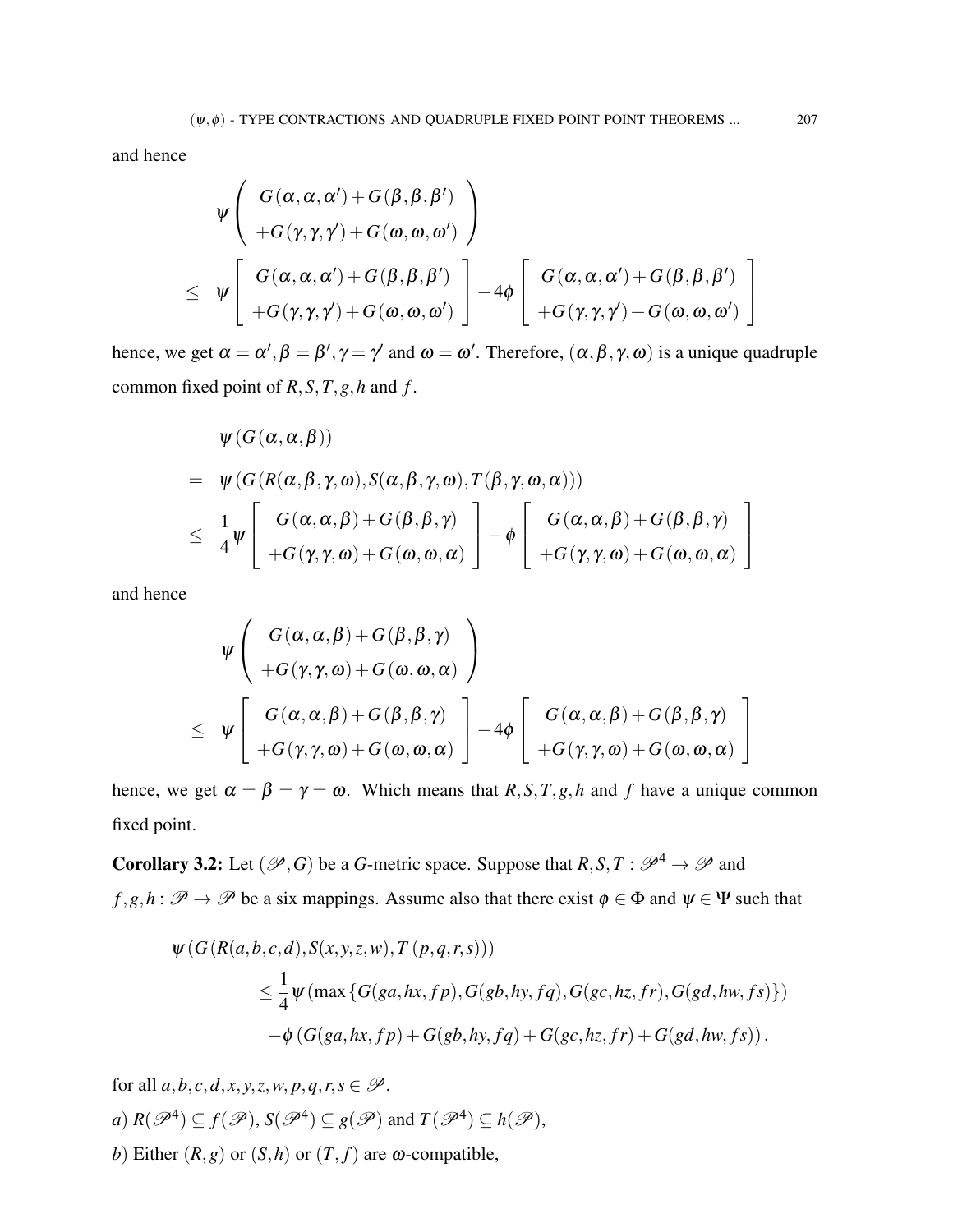*c*) one of  $g(\mathcal{P}), h(\mathcal{P})$  or  $f(\mathcal{P})$  is complete.

Then there is a unique common quadruple fixed point of  $R$ ,  $S$ ,  $T$ ,  $f$ ,  $g$  and  $h$  in  $\mathcal{P}$ .

Proof. Since

$$
\max \left\{G(ga,hx,fp),G(gb,hy,fq),G(gc,hz,fr),G(gd,hw,fs)\right\}
$$
  

$$
\leq G(ga,hx,fp) + G(gb,hy,fq) + G(gc,hz,fr) + G(gd,hw,fs),
$$

then we apply Theorem  $(3.1)$ , since  $\psi$  is assumed to be nondecreasing.

**Corollary 3.3:** Let  $(\mathcal{P}, G)$  be a complete *G*-metric space. Suppose that  $R : \mathcal{P}^4 \to \mathcal{P}$  be a mappings. Assume also that there exist  $\phi \in \Phi$  and  $\psi \in \Psi$  such that

$$
\psi(G(R(a,b,c,d), R(x,y,z,w), R(p,q,r,s)))
$$
  
\n
$$
\leq \frac{1}{4} \psi(\max\{G(a,x,p), G(b,y,q), G(c,z,r), G(d,w,s)\})
$$
  
\n
$$
-\phi(\max\{G(a,x,p), G(b,y,q), G(c,z,r), G(d,w,s)\}).
$$

for all  $a, b, c, d, x, y, z, w, p, q, r, s \in \mathcal{P}$ . Then there is a unique quadruple fixed point of *R* in  $\mathcal{P}$ . **Corollary 3.4:** Let  $(\mathcal{P}, G)$  be a *G*-metric space. Suppose that  $R, S, T : \mathcal{P}^4 \to \mathcal{P}$  and  $f, g, h : \mathscr{P} \to \mathscr{P}$  be a six mappings. Assume also that there exist  $\kappa \in [0, 1)$  such that

$$
G(R(a,b,c,d),S(x,y,z,w),T(p,q,r,s)) \leq \frac{\kappa}{4} \left( \begin{array}{c} G(ga,hx,fp) + G(gb,hy,fq) \\ +G(gc,hz,fr) + G(gd,hw,fs) \end{array} \right)
$$

for all  $a, b, c, d, x, y, z, w, p, a, r, s \in \mathcal{P}$ .

a) 
$$
R(\mathscr{P}^4) \subseteq f(\mathscr{P}), S(\mathscr{P}^4) \subseteq g(\mathscr{P}) \text{ and } T(\mathscr{P}^4) \subseteq h(\mathscr{P});
$$

*b*) Either  $(R, g)$  or  $(S, h)$  or  $(T, f)$  are  $\omega$ -compatible;

*c*) one of  $g(\mathscr{P})$ ,  $h(\mathscr{P})$  or  $f(\mathscr{P})$  is complete.

Then there is a unique common quadruple fixed point of  $R$ ,  $S$ ,  $T$ ,  $f$ ,  $g$  and  $h$  in  $\mathcal{P}$ .

**Proof.** It is sufficient to set  $\psi(t) = t$  and  $\phi(t) = \frac{1-\kappa}{4}t$  in Theorem (3.1).

**Example:** Let  $\mathcal{P} = [0, \infty)$  and  $G(x, y, z, w) = |x - y| + |y - z| + |z - w|$ ,  $(\mathcal{P}, G)$  is a complete *G*-metric spaces. Let *R*, *S*, *T* :  $\mathcal{P}^4 \to \mathcal{P}$  and *g*, *h*, *f* :  $\mathcal{P} \to \mathcal{P}$  be given by  $g(x) = 8x$ ,  $h(x) = 2x$ ,  $f(x) = x$  and  $R(x, y, z, w) = \frac{x+y+z+w}{2}$ ,  $S(x, y, z, w) = \frac{x+y+z+w}{8}$ ,  $T(x, y, z, w) = \frac{x+y+z+w}{16}$ also,  $\psi(t) = \frac{t}{3}$  and  $\phi(t) = \frac{t}{16}$  for all  $t \in [0, \infty)$ . Then obviously,  $R(\mathscr{P}^4) \subseteq f(\mathscr{P})$ ,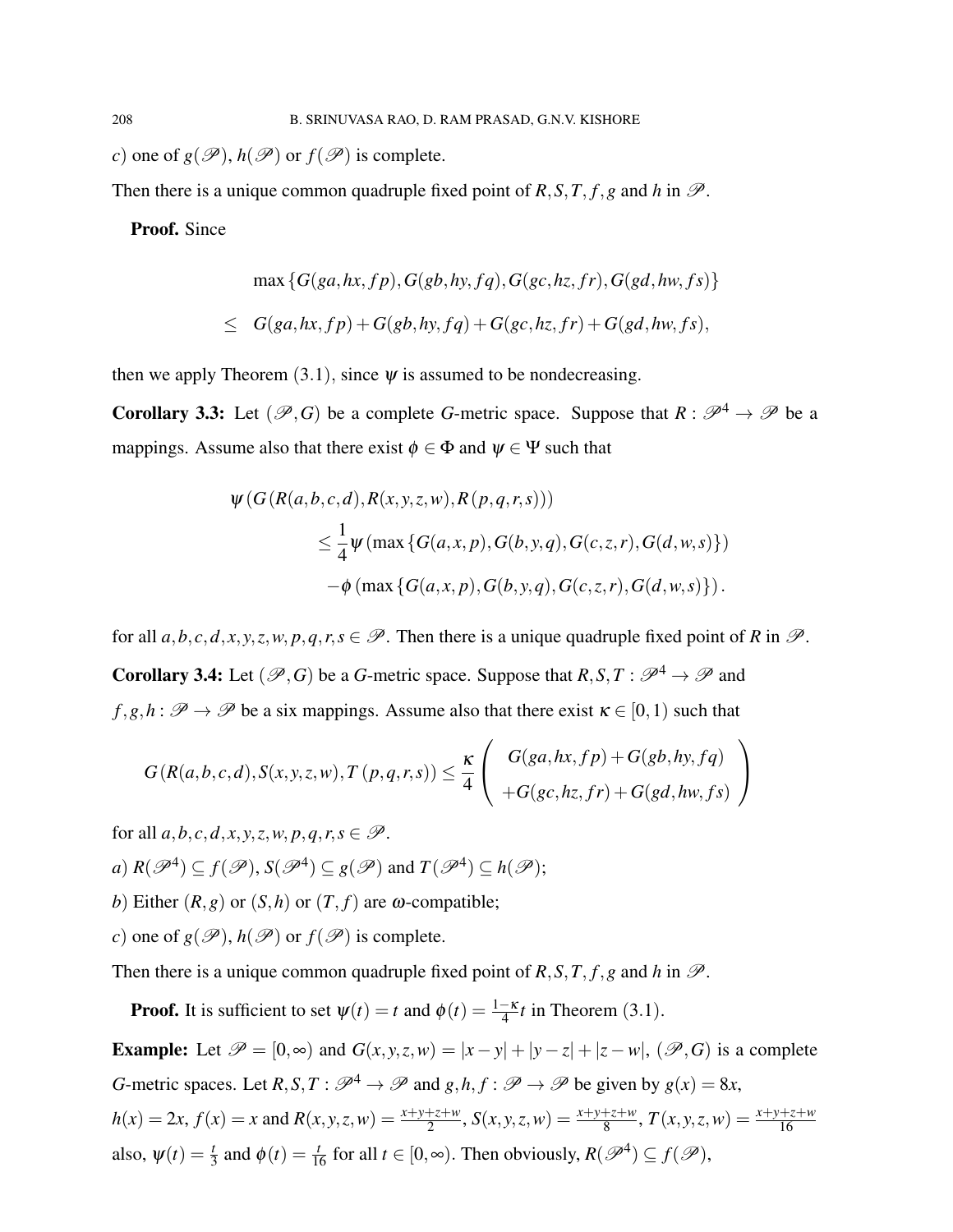$S(\mathscr{P}^4) \subseteq g(\mathscr{P})$ ,  $T(\mathscr{P}^4) \subseteq h(\mathscr{P})$  and the pairs  $(R,g)$ ,  $(S,h)$ ,  $(T,f)$  are  $\omega$ -compatible. Now we have

$$
\psi(G(R(a,b,c,d),S(x,y,z,w),T(p,q,r,s)))
$$
\n
$$
= \frac{1}{3}\begin{bmatrix}\n\frac{a+b+c+d}{2} - \frac{x+y+z+w}{8} | + |\frac{x+y+z+w}{8} - \frac{p+q+r+s}{16}| \\
+ |\frac{p+q+r+s}{16} - \frac{a+b+c+d}{2}| \\
\leq \frac{1}{3}\begin{bmatrix}\n\left(|\frac{a}{2} - \frac{x}{8}| + |\frac{x}{8} - \frac{p}{16}| + |\frac{p}{16} - \frac{a}{2}| \right) + \left(|\frac{b}{2} - \frac{y}{8}| + |\frac{y}{8} - \frac{a}{16}| + |\frac{a}{16} - \frac{b}{2}| \right) \\
+ \left(|\frac{c}{2} - \frac{z}{8}| + |\frac{z}{8} - \frac{r}{16}| + |\frac{r}{16} - \frac{c}{2}| \right) + \left(|\frac{d}{2} - \frac{w}{8}| + |\frac{w}{8} - \frac{s}{16}| + |\frac{s}{16} - \frac{d}{2}| \right)\n\end{bmatrix}
$$
\n
$$
\leq \frac{1}{48}\begin{bmatrix}\n\left(|8a - 2x| + |2x - p| + |p - 8a|\right) + \left(|8b - 2y| + |2y - q| + |q - 8b|\right) \\
+ \left(|8c - 2z| + |2z - r| + |r - 8c|\right) + \left(|8d - 2w| + |2w - s| + |s - 8d|\right) \\
\leq \frac{1}{4}\psi(G(ga, hx, fp) + G(gb, hy, fq) + G(gc, hz, fr) + G(gd, hw, fs)) \\
- \phi(G(ga, hx, fp) + G(gb, hy, fq) + G(gc, hz, fr) + G(gd, hw, fs)).\n\end{bmatrix}
$$

Thus all the conditions of the Theorem  $(3.1)$  are satisfied and  $(0,0,0,0)$  is unique fixed point.

## 3.1. APPLICATION TO INTEGRAL EQUATIONS.

this section, we study the existence of an unique solution to an initial value problem, as an application to Corollary (3.3).

Theorem 3.1.1: Consider the initial value problem

(26) 
$$
x^{1}(t) = T(t,(x,y,z,w)(t)), t \in I = [0,1], (x,y,z,w)(0) = (x_{0},y_{0},z_{0},w_{0})
$$

where  $T: I \times \mathbb{R}^4 \to \mathbb{R}$  and  $x_0, y_0, z_0, w_0 \in \mathbb{R}$ . Then there exists unique solution in  $C(I, \mathbb{R})$  for the initial value problem (26).

**Proof.** The integral equation corresponding to initial value problem (26) is

$$
x(t) = x_0 + 8 \int_{0}^{t} T(s,(x,y,z,w)(s)) ds.
$$

Let  $\mathcal{P} = C(I, \mathbb{R})$  and  $G(x, y, z) = |x - y| + |y - z| + |z - x|$  *for*  $x, y, z \in \mathcal{P}$ . Define  $\psi, \phi : [0, \infty) \to [0, \infty)$  by  $\psi(t) = t$ ,  $\phi(t) = \frac{t}{8}$  and define  $R : \mathscr{P}^4 \to \mathscr{P}$  by

$$
R(x, y, z, w)(t) = \frac{x_0}{8} + \int_{0}^{t} T(s, (x, y, z, w)(s)) ds.
$$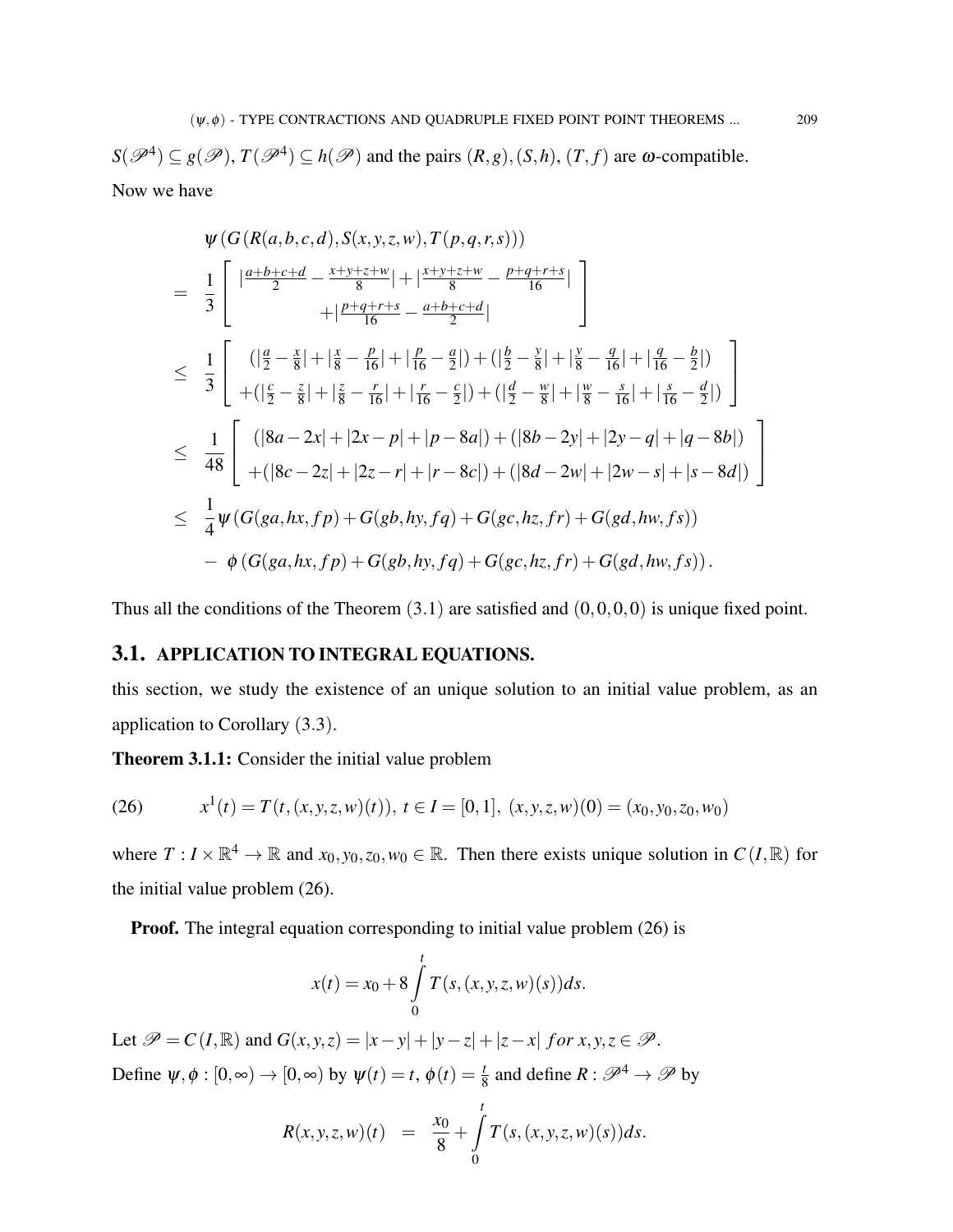Now

$$
\psi(G(R(x, y, z, w)(t), R(a, b, c, d)(t), R(l, m, n, o)(t)))
$$
\n
$$
= |R(x, y, z, w)(t) - R(a, b, c, d)(t)| + |R(a, b, c, d)(t) - R(l, m, n, o)(t)|
$$
\n
$$
+ |R(l, m, n, o)(t) - R(x, y, z, w)(t)|
$$
\n
$$
= |\frac{x_0}{4} + \int_0^t T(s, (x, y, z, w)(s))ds - \frac{a_0}{4} + \int_0^t T(s, (a, b, c, d)(s))ds|
$$
\n
$$
+ |\frac{a_0}{4} + \int_0^t T(s, (a, b, c, d)(s))ds - \frac{l_0}{4} + \int_0^t T(s, (l, m, n, o)(s))ds|
$$
\n
$$
+ |\frac{l_0}{4} + \int_0^t T(s, (l, m, n, o)(s))ds - \frac{x_0}{4} + \int_0^t T(s, (x, y, z, w)(s))ds|
$$
\n
$$
= \frac{1}{8} (|x(t) - a(t)| + |a(t) - l(t)| + |l(t) - x(t)|) = \frac{1}{8} G(x, a, l)
$$
\n
$$
\leq \frac{1}{4} \psi(\max\{G(x, a, l), G(y, b, m), G(z, c, n), G(w, d, o)\})
$$
\n
$$
- \phi(\max\{G(x, a, l), G(y, b, m), G(z, c, n), G(w, d, o)\}).
$$

It follows from Corollary (3.3), we conclude that *R* has a unique fixed point in  $\mathcal{P}$ .

# 3.2. APPLICATION TO HOMOTOPY. In

this section, we study the existence of an unique solution to Homotopy theory.

**Theorem 3.2.1:** Let  $(\mathcal{P}, G)$  be complete *G*-metric space, *U* and  $\overline{U}$  be an open and closed subset of  $\mathscr P$  such that  $U \subseteq \overline{U}$ . Suppose  $H : \overline{U}^4 \times [0,1] \to \mathscr P$  be an operator with following conditions are satisfying,

$$
\tau_0
$$
)  $x \neq H(x, y, z, w, \kappa)$ ,  $y \neq H(y, z, w, x, \kappa)$ ,  $z \neq H(z, w, x, z, \kappa)$  and  $w \neq H(w, x, y, z, \kappa)$  for each  $x, y, z, w \in \partial U$  and  $\kappa \in [0, 1]$  (Here  $\partial U$  is boundary of U in  $\mathcal{P}$ );

 $\tau_1$ ) for all *x*, *y*, *z*, *w*, *a*, *b*, *c*, *d*  $\in \overline{U}$  and  $\psi \in \Psi$ ,  $\phi \in \Phi$ ,  $\kappa \in [0, 1]$  such that

$$
\psi(G(H(x, y, z, w, \kappa), H(x, y, z, w, \kappa), H(a, b, c, d, \kappa)))
$$
  
\n
$$
\leq \frac{1}{4} \psi(G(x, x, a) + G(y, y, b) + G(z, z, c) + G(w, w, d))
$$
  
\n
$$
-\phi(G(x, x, a) + G(y, y, b) + G(z, z, c) + G(w, w, d)),
$$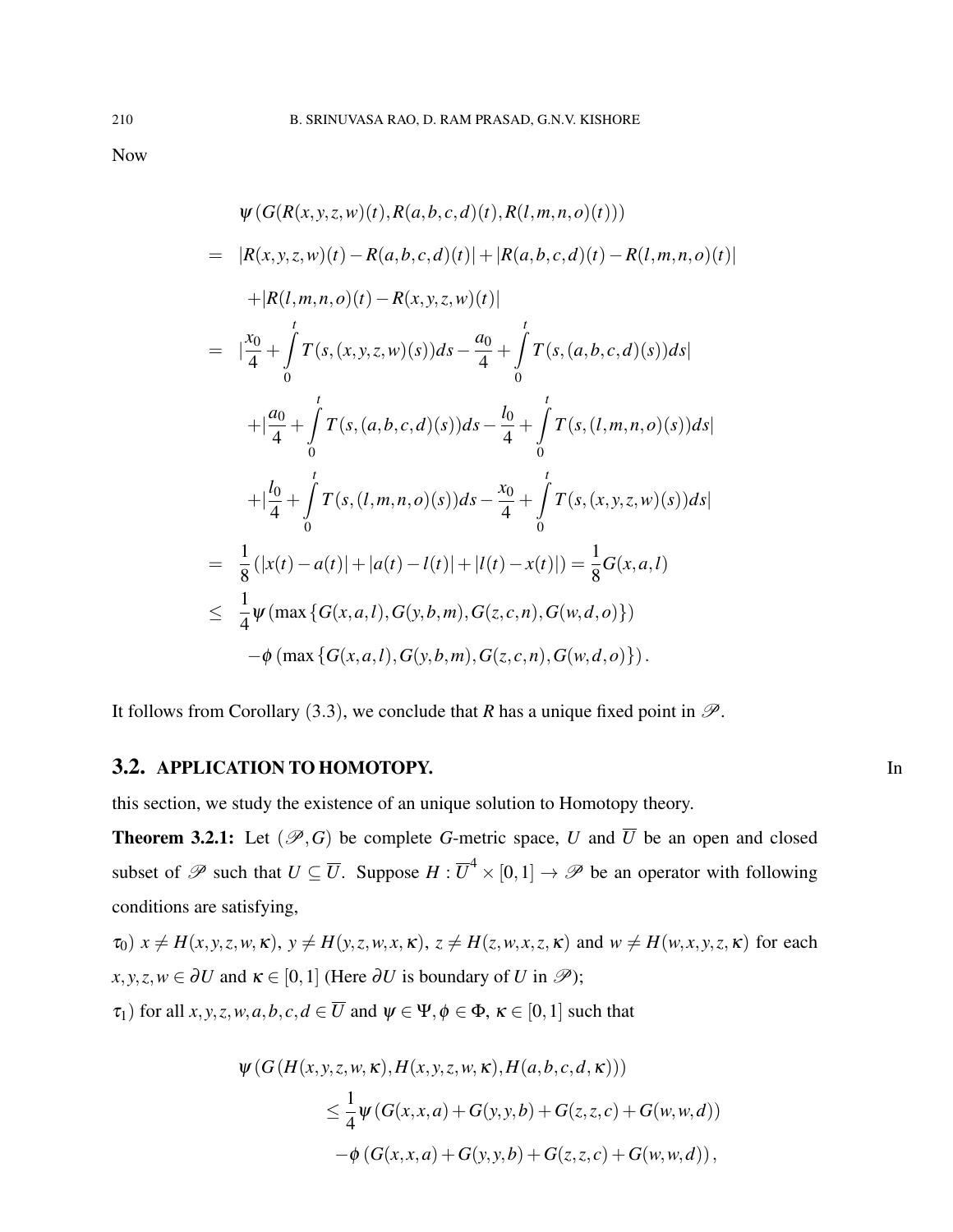$\tau_2$ )  $\exists M \geq 0$   $\ni$   $G(H(x, y, z, w, \kappa), H(x, y, z, w, \kappa), H(a, b, c, d, \zeta)) \leq M|\kappa - \zeta|$ for every *x*, *y*, *z*, *w*, *a*, *b*, *c*, *d*  $\in \overline{U}$  and  $\kappa$ ,  $\zeta \in [0,1]$ .

Then  $H(.,0)$  has a quadruple fixed point  $\iff$   $H(.,1)$  has a quadruple fixed point.

Proof. Let the set

$$
X = \left\{\n\begin{aligned}\n\kappa \in [0,1]: H(x, y, z, w, \kappa) = x, H(y, z, w, x, \kappa) = y \\
H(z, w, x, y, \kappa) = z, H(w, x, y, z, w, \kappa) = w, \text{ for some } x, y, z, w, \in U\n\end{aligned}\n\right\}.
$$

Since  $H(.,0)$  has a quadruple fixed point in  $U^4$ , we have that  $(0,0,0,0) \in X^4$ . So that *X* is nonempty set. Now we show that  $X$  is both closed and open in  $[0,1]$  and hence by the connectedness  $X = [0, 1]$ . As a result,  $H(., 1)$  has a quadruple fixed point in  $U<sup>4</sup>$ . First we show that *X* closed in [0,1]. To see this, Let  $\{\kappa_n\}_{n=1}^{\infty} \subseteq X$  with  $\kappa_n \to \kappa \in [0,1]$  as  $n \to \infty$ . We must show that  $\kappa \in X$ . Since  $\kappa_n \in X$  for  $n = 0, 1, 2, 3, \cdots$ , there exists sequences  $\{x_n\}, \{y_n\}, \{z_n\}, \{w_n\}$  with  $x_{n+1} = H(x_n, y_n, z_n, w_n, \kappa_n), y_{n+1} = H(y_n, z_n, w_n, x_n, \kappa_n), z_{n+1} = H(z_n, w_n, x_n, y_n, \kappa_n)$ and  $w_{n+1} = H(w_n, x_n, y_n, z_n, \kappa_n)$ 

Consider

$$
G(x_{n+1}, x_{n+1}, x_{n+2})
$$
\n
$$
= G(H(x_n, y_n, z_n, w_n, \kappa_n), H(x_n, y_n, z_n, w_n, \kappa_n), H(x_{n+1}, y_{n+1}, z_{n+1}, w_{n+1}, \kappa_{n+1}))
$$
\n
$$
G\left(H(x_n, y_n, z_n, w_n, \kappa_n), H(x_n, y_n, z_n, w_n, \kappa_n),\right)
$$
\n
$$
= H\left(H(x_{n+1}, y_{n+1}, z_{n+1}, w_{n+1}, \kappa_n), H(x_{n+1}, y_{n+1}, z_{n+1}, w_{n+1}, \kappa_n),\right)
$$
\n
$$
H(x_{n+1}, y_{n+1}, z_{n+1}, w_{n+1}, \kappa_{n+1})
$$
\n
$$
\leq G(H(x_n, y_n, z_n, w_n, \kappa_n), H(x_n, y_n, z_n, w_n, \kappa_n), H(x_{n+1}, y_{n+1}, z_{n+1}, w_{n+1}, \kappa_n))
$$
\n
$$
+ M|\kappa_n - \kappa_{n+1}|.
$$

Letting  $n \to \infty$ , we get

$$
\lim_{n \to \infty} G(x_{n+1}, x_{n+1}, x_{n+2})
$$
\n
$$
\leq \lim_{n \to \infty} G(H(x_n, y_n, z_n, w_n, \kappa_n), H(x_n, y_n, z_n, w_n, \kappa_n), H(x_{n+1}, y_{n+1}, z_{n+1}, w_{n+1}, \kappa_n))
$$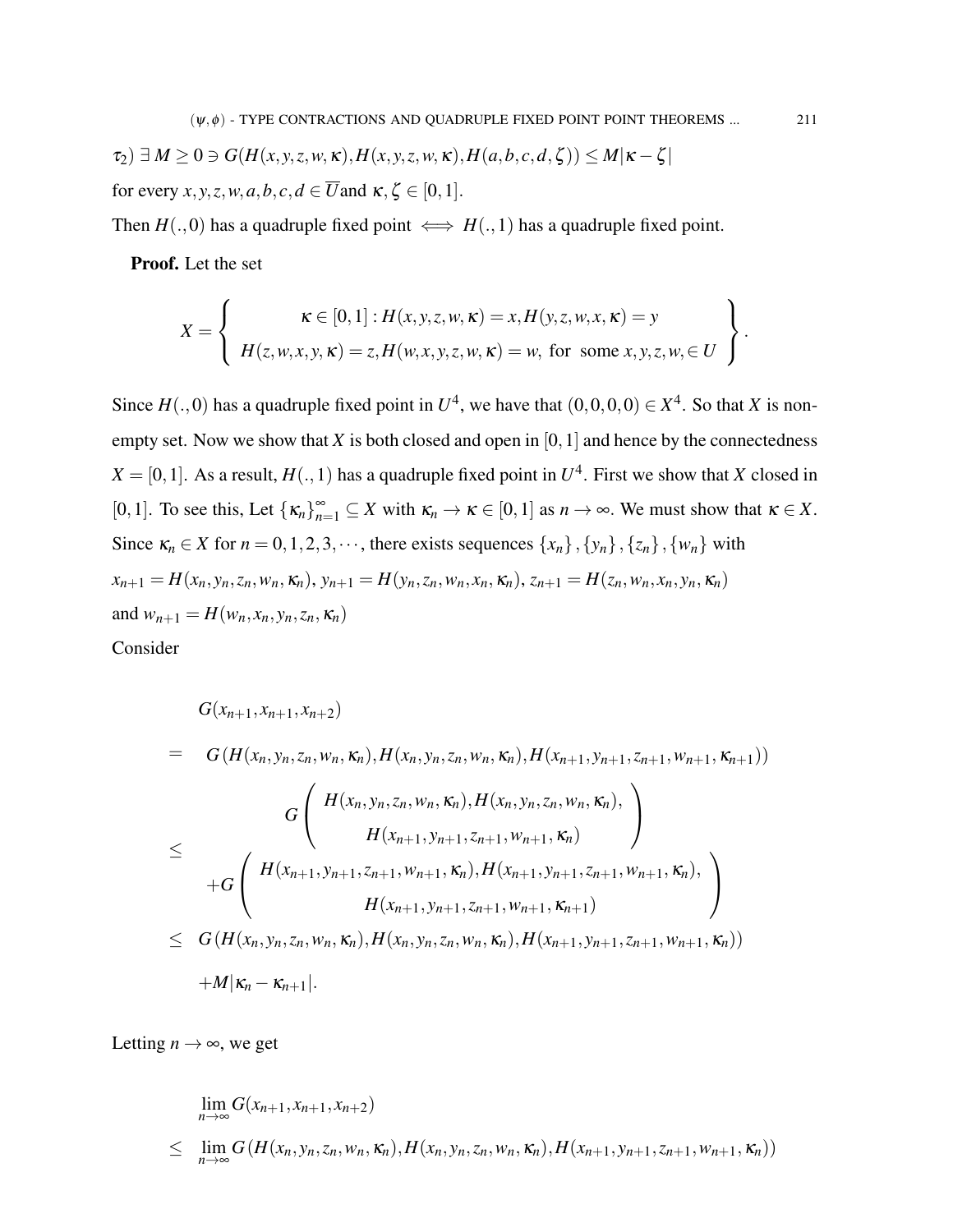Since  $\psi$  is continuous and non-decreasing, we obtain

$$
\lim_{n \to \infty} \psi(G(x_{n+1}, x_{n+1}, x_{n+2}))
$$
\n
$$
\leq \lim_{n \to \infty} \psi(G(H(x_n, y_n, z_n, w_n, \kappa_n), H(x_n, y_n, z_n, w_n, \kappa_n), H(x_{n+1}, y_{n+1}, z_{n+1}, w_{n+1}, \kappa_n)))
$$
\n
$$
\leq \lim_{n \to \infty} \frac{1}{4} \psi \left( \frac{G(x_n, x_n, x_{n+1}) + G(y_n, y_n, y_{n+1})}{+G(z_n, z_n, z_{n+1}) + G(w_n, w_n, w_{n+1})} \right)
$$
\n
$$
- \lim_{n \to \infty} \phi \left( \frac{G(x_n, x_n, x_{n+1}) + G(y_n, y_n, y_{n+1})}{+G(z_n, z_n, z_{n+1}) + G(w_n, w_n, w_{n+1})} \right)
$$

By using the property of  $\psi$ , we get

$$
\lim_{n \to \infty} \psi \left( G(x_{n+1}, x_{n+1}, x_{n+2}) + G(y_{n+1}, y_{n+1}, y_{n+2}) + G(z_{n+1}, z_{n+1}, z_{n+2}) + G(w_{n+1}, w_{n+1}, w_{n+2}) \right)
$$
\n
$$
\leq \lim_{n \to \infty} \psi \left( G(x_n, x_n, x_{n+1}) + G(y_n, y_n, y_{n+1}) + G(z_n, z_n, z_{n+1}) + G(w_n, w_n, w_{n+1}) \right)
$$
\n
$$
- \lim_{n \to \infty} 4\phi \left( G(x_n, x_n, x_{n+1}) + G(y_n, y_n, y_{n+1}) + G(z_n, z_n, z_{n+1}) + G(w_n, w_n, w_{n+1}) \right)
$$

Set

$$
\delta_{n+1} = \frac{G(x_{n+1}, x_{n+1}, x_{n+2}) + G(y_{n+1}, y_{n+1}, y_{n+2}) + G(z_{n+1}, z_{n+1}, z_{n+2})}{+G(w_{n+1}, w_{n+1}, w_{n+2})}
$$

Then we have

$$
\lim_{n\to\infty}\psi(\delta_{n+1})\leq \lim_{n\to\infty}\psi(\delta_n)-\lim_{n\to\infty}4\phi(\delta_n)
$$
 for all *n*,

Since  $\psi$  is non-decreasing, we get that  $\delta_{n+1} \leq \delta_n$  for all *n*. Hence  $\{\delta_n\}$  is a non-increasing sequence. Since it is bounded below from 0, there is some  $\delta > 0$  such that  $\psi(\delta) \leq \psi(\delta) - 4\phi(\delta) < \psi(\delta)$ , which is a contraction. Thus,  $\delta = 0$ , that is

$$
\lim_{n \to \infty} \delta_{n+1} = \lim_{n \to \infty} \left( \frac{G(x_{n+1}, x_{n+1}, x_{n+2}) + G(y_{n+1}, y_{n+1}, y_{n+2}) + G(z_{n+1}, z_{n+1}, z_{n+2})}{+G(w_{n+1}, w_{n+1}, w_{n+2})} \right)
$$
\n
$$
= 0
$$

Now, we shall show that  $\{x_n\}$ ,  $\{y_n\}$ ,  $\{z_n\}$ ,  $\{w_n\}$  are Cauchy sequences in the *G*-metric space  $(\mathscr{P}, G)$ . Assume the contrary, that is, one of the sequences  $\{x_n\}$ ,  $\{y_n\}$ ,  $\{z_n\}$ ,  $\{w_n\}$  is not a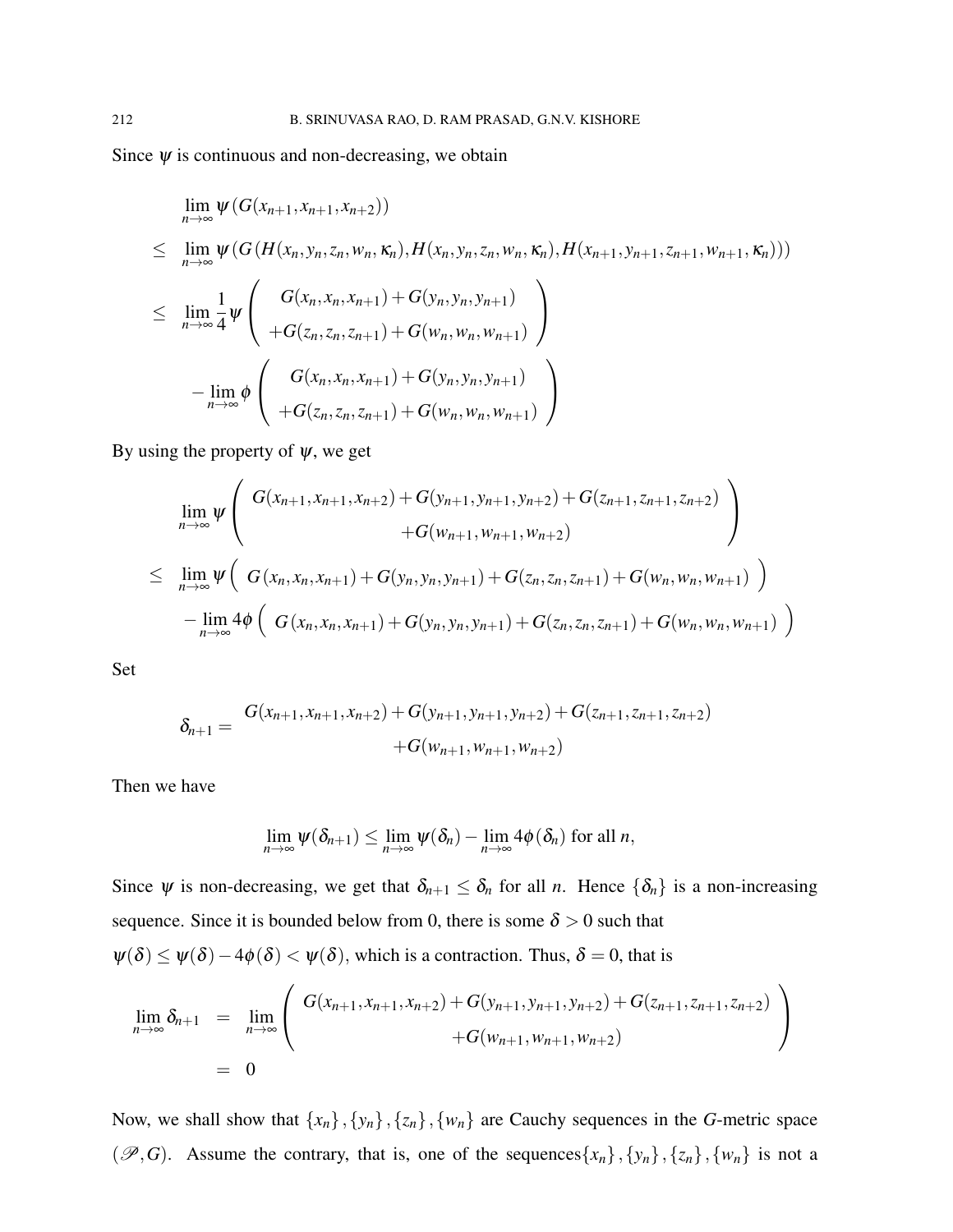Cauchy sequence, there exists  $\varepsilon > 0$  and monotone increasing sequences of natural numbers  ${m_k}$  and  ${n_k}$  such that  $n_k > m_k$ ,

(27) 
$$
G(x_{m_k}, x_{n_k}, x_{n_k}) + G(y_{m_k}, y_{n_k}, y_{n_k}) + G(z_{m_k}, z_{n_k}, z_{n_k}) + G(w_{m_k}, w_{n_k}, w_{n_k}) \ge \varepsilon.
$$

and

(28) 
$$
G(x_{m_k}, x_{n_{k-1}}, x_{n_{k-1}}) + G(y_{m_k}, y_{n_{k-1}}, y_{n_{k-1}}) + G(z_{m_k}, z_{n_{k-1}}, z_{n_{k-1}}) + G(w_{m_k}, w_{n_{k-1}}, w_{n_{k-1}}) < \varepsilon.
$$

By use of the rectangle inequality and (27), (28), we have

$$
\varepsilon \leq G(x_{m_k}, x_{n_k}, x_{n_k}) + G(y_{m_k}, y_{n_k}, y_{n_k})
$$
  
+
$$
G(z_{m_k}, z_{n_k}, z_{n_k}) + G(w_{m_k}, w_{n_k}, w_{n_k})
$$
  

$$
\leq G(x_{m_k}, x_{n_{k-1}}, x_{n_{k-1}}) + G(x_{n_{k-1}}, x_{n_k}, x_{n_k})
$$
  
+
$$
G(y_{m_k}, y_{n_{k-1}}, y_{n_{k-1}}) + G(y_{n_{k-1}}, y_{n_k}, y_{n_k})
$$
  
+
$$
G(z_{m_k}, z_{n_{k-1}}, z_{n_{k-1}}) + G(z_{n_{k-1}}, z_{n_k}, z_{n_k})
$$
  
+
$$
G(w_{m_k}, w_{n_{k-1}}, w_{n_{k-1}}) + G(w_{n_{k-1}}, w_{n_k}, w_{n_k})
$$
  

$$
\leq \varepsilon + G(x_{n_{k-1}}, x_{n_k}, x_{n_k}) + G(y_{n_{k-1}}, y_{n_k}, y_{n_k})
$$
  
+
$$
G(z_{n_{k-1}}, z_{n_k}, z_{n_k}) + G(w_{n_{k-1}}, w_{n_k}, w_{n_k}).
$$

Letting  $k \rightarrow \infty$ , we get

$$
\lim_{k\to\infty}\zeta_k=\lim_{k\to\infty}\left(\begin{array}{c}G(x_{m_k},x_{n_k},x_{n_k})+G(y_{m_k},y_{n_k},y_{n_k})\\+G(z_{m_k},z_{n_k},z_{n_k})+G(w_{m_k},w_{n_k},w_{n_k})\end{array}\right)=\varepsilon.
$$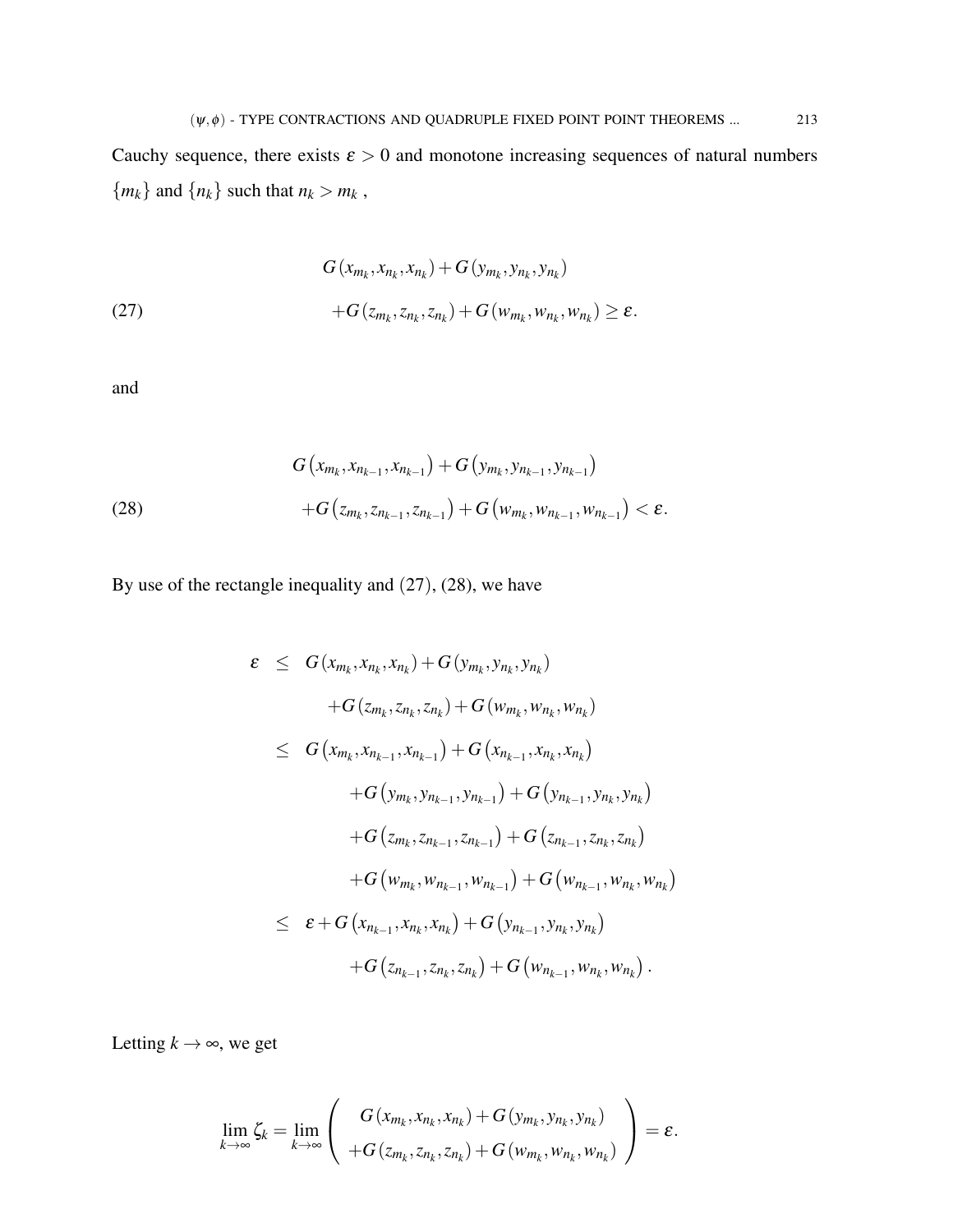Again, by the rectangle inequality, we have

$$
\zeta_{k} = G(x_{m_{k}}, x_{n_{k}}, x_{n_{k}}) + G(y_{m_{k}}, y_{n_{k}}, y_{n_{k}})
$$
  
+
$$
G(z_{m_{k}}, z_{n_{k}}, z_{n_{k}}) + G(w_{m_{k}}, w_{n_{k}}, w_{n_{k}})
$$
  

$$
\leq G(x_{m_{k}}, x_{m_{k+1}}, x_{m_{k+1}}) + G(x_{m_{k+1}}, x_{n_{k+1}}, x_{n_{k+1}}) + G(x_{n_{k+1}}, x_{n_{k}}, x_{n_{k}})
$$
  
+
$$
G(y_{m_{k}}, y_{m_{k+1}}, y_{m_{k+1}}) + G(y_{m_{k+1}}, y_{n_{k+1}}, y_{n_{k+1}}) + G(y_{n_{k+1}}, y_{n_{k}}, y_{n_{k}})
$$
  
+
$$
G(z_{m_{k}}, z_{m_{k+1}}, z_{m_{k+1}}) + G(z_{m_{k+1}}, z_{n_{k+1}}, z_{n_{k+1}}) + G(z_{n_{k+1}}, z_{n_{k}}, z_{n_{k}})
$$
  
+
$$
G(w_{m_{k}}, w_{m_{k+1}}, w_{m_{k+1}}) + G(w_{m_{k+1}}, w_{n_{k+1}}, w_{n_{k+1}}) + G(w_{n_{k+1}}, w_{n_{k}}, w_{n_{k}})
$$
  

$$
\leq \delta_{m_{k}} + \delta_{n_{k}} + G(x_{m_{k+1}}, x_{n_{k+1}}, x_{n_{k+1}}) + G(y_{m_{k+1}}, y_{n_{k+1}}, y_{n_{k+1}})
$$
  
+
$$
G(z_{m_{k+1}}, z_{n_{k+1}}, z_{n_{k+1}}) + G(w_{m_{k+1}}, w_{n_{k+1}}, w_{n_{k+1}}).
$$

Letting  $k \rightarrow \infty$ , and applying  $\psi$  on both side, we get

$$
\lim_{k\to\infty}\psi(\zeta_k) \leq \lim_{k\to\infty}\psi\left(\begin{array}{c} \delta_{m_k}+\delta_{n_k} \\ +G(x_{m_{k+1}},x_{n_{k+1}},x_{n_{k+1}})+G(y_{m_{k+1}},y_{n_{k+1}},y_{n_{k+1}}) \\ +G(x_{m_{k+1}},z_{n_{k+1}},z_{n_{k+1}})+G(w_{m_{k+1}},w_{n_{k+1}},w_{n_{k+1}}) \end{array}\right).
$$
\n
$$
\leq \lim_{k\to\infty}\psi(\delta_{m_k})+\lim_{k\to\infty}\psi(\delta_{n_k})+\lim_{k\to\infty}\psi(\zeta_k)-\lim_{k\to\infty}4\phi(\zeta_k)<\lim_{k\to\infty}\psi(\zeta_k).
$$

we get a contradiction. This shows that  $\{x_n\}, \{y_n\}, \{z_n\}, \{w_n\}$  are Cauchy sequences in the *G*-metric space ( $\mathscr{P}, G$ ) and by completeness of ( $\mathscr{P}, G$ ), there exist  $a, b, c, d \in \mathscr{P}$  with

$$
\lim_{n \to \infty} x_{n+1} = a \quad \lim_{n \to \infty} y_{n+1} = b
$$
  

$$
\lim_{n \to \infty} z_{n+1} = c \quad \lim_{n \to \infty} w_{n+1} = d.
$$

By using  $(\tau_1)$  and property of  $\psi$ , we have

$$
\psi \left( G(H(a,b,c,d,\kappa),H(a,b,c,d,\kappa),a) + G(H(b,c,d,a,\kappa),H(b,c,d,a,\kappa),b) + G(H(c,d,a,b,\kappa),H(c,d,a,b,\kappa),c) + G(H(d,a,b,c,\kappa),H(d,a,b,c,\kappa),d) \right)
$$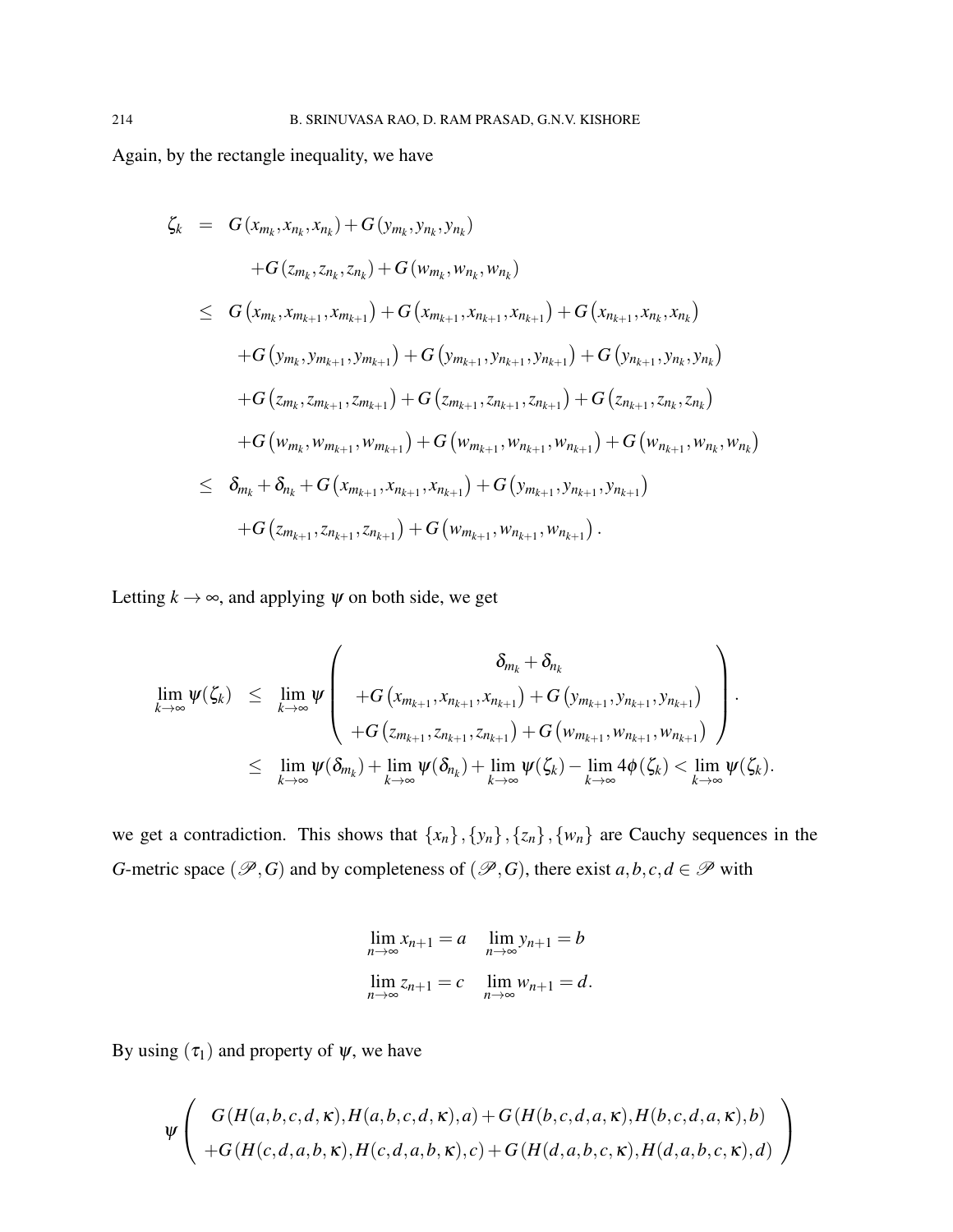$$
\lim_{n \to \infty} \psi \left( \begin{array}{c} G(H(a,b,c,d,\kappa), H(a,b,c,d,\kappa), H(x_{n+1},y_{n+1},z_{n+1},w_{n+1},\kappa)) \\ + G(H(b,c,d,a,\kappa), H(b,c,d,a,\kappa), H(y_{n+1},z_{n+1},w_{n+1},x_{n+1},\kappa)) \\ + G(H(c,d,a,b,\kappa), H(c,d,a,b,\kappa), H(z_{n+1},w_{n+1},x_{n+1},y_{n+1},\kappa)) \\ + G(H(d,a,b,c,\kappa), H(d,a,b,c,\kappa), H(w_{n+1},x_{n+1},y_{n+1},z_{n+1},\kappa)) \\ + G(c,c,z_{n+1}) + G(b,b,y_{n+1}) \\ - \lim_{n \to \infty} 4\phi \left[ \begin{array}{c} G(a,a,x_{n+1}) + G(b,b,y_{n+1}) \\ G(c,c,z_{n+1}) + G(b,b,y_{n+1}) \\ + G(c,c,z_{n+1}) + G(d,d,w_{n+1}) \end{array} \right] = 0. \end{array} \right)
$$

It follows that  $H(a, b, c, d, \kappa) = a$ ,  $H(b, c, d, a, \kappa) = b$ ,  $H(c, d, a, b, \kappa) = c$  and  $H(d, a, b, c, \kappa) = d$ . Thus  $\kappa \in X$ . Hence *X* is closed in [0,1]. Let  $\kappa_0 \in X$ , then there exist  $x_0, y_0, z_0, w_0 \in U$  with  $x_0 = H(x_0, y_0, z_0, w_0, \kappa_0)$ ,  $y_0 = H(y_0, z_0, w_0, x_0, \kappa_0)$ ,  $z_0 =$  $H(z_0, w_0, x_0, y_0, \kappa_0)$  and  $w_0 = H(w_0, x_0, y_0, z_0, \kappa_0)$ . Since *U* is open, then there exist  $r > 0$  such that  $B_G(x_0, x_0, r) \subseteq U$ . Choose  $\kappa \in (\kappa_0 - \varepsilon, \kappa_0 + \varepsilon)$  such that  $|\kappa - \kappa_0| \leq \frac{1}{M^n} < \frac{\varepsilon}{2}$  $\frac{\varepsilon}{2}$ , then for  $x \in B_G(x_0, x_0, r) = \{x \in X/G(x, x, x_0) \le r + G(x_0, x_0, x_0)\},$  Also

$$
G(H(x, y, z, w, \kappa), H(x, y, z, w, \kappa), x_0)
$$
  
=  $G(H(x, y, z, w, \kappa), H(x, y, z, w, \kappa), H(x_0, y_0, z_0, w_0, \kappa_0))$   
 $\leq G(H(x, y, z, w, \kappa), H(x, y, z, w, \kappa), H(x, y, z, w, \kappa_0))$   
+ $G(H(x, y, z, w, \kappa_0), H(x, y, z, w, \kappa_0), H(x_0, y_0, z_0, w_0, \kappa_0))$   
 $\leq M|\kappa - \kappa_0| + G(H(x, y, z, w, \kappa_0), H(x, y, z, w, \kappa_0), H(x_0, y_0, z_0, w_0, \kappa_0))$   
 $\leq \frac{1}{M^{n-1}} + G(H(x, y, z, w, \kappa_0), H(x, y, z, w, \kappa_0), H(x_0, y_0, z_0, w_0, \kappa_0)).$ 

Letting  $n \to \infty$ , we obtain

$$
G(H(x, y, z, w, \kappa), H(x, y, z, w, \kappa), x_0)
$$
  
\$\le G(H(x, y, z, w, \kappa\_0), H(x, y, z, w, \kappa\_0), H(x\_0, y\_0, z\_0, w\_0, \kappa\_0))\$.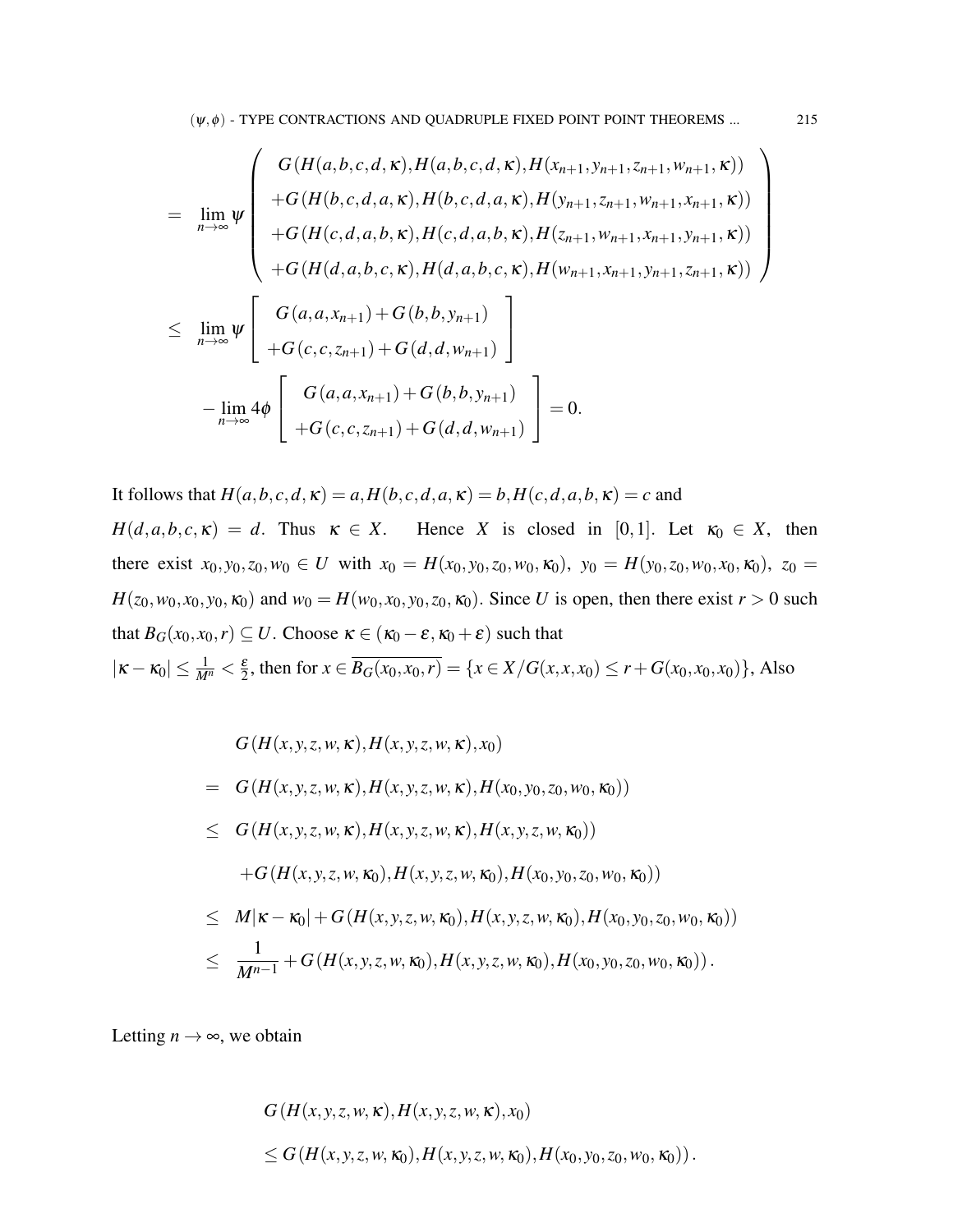Since  $\psi$  is continuous and non-decreasing, we have

$$
\psi(G(H(x, y, z, w, \kappa), H(x, y, z, w, \kappa), x_0))
$$
\n
$$
\leq \psi(G(H(x, y, z, w, \kappa_0), H(x, y, z, w, \kappa_0), H(x_0, y_0, z_0, w_0, \kappa_0)))
$$
\n
$$
\leq \frac{1}{4}\psi\left(G(x, x, x_0) + G(y, y, y_0) + G(z, z, z_0) + G(w, w, w_0)\right)
$$
\n
$$
-\phi\left(G(x, x, x_0) + G(y, y, y_0) + G(z, z, z_0) + G(w, w, w_0)\right)
$$

Therefore,

$$
\psi \left( G(H(x, y, z, w, \kappa), H(x, y, z, w, \kappa), x_0) + G(H(y, z, w, x, \kappa), H(y, z, w, x, \kappa), y_0) \n+ G(H(z, w, x, y, \kappa), H(z, w, x, y, \kappa), z_0) + G(H(w, x, y, w, \kappa), H(w, x, y, w, \kappa), w_0) \right) \n\leq \psi \left( G(x, x, x_0) + G(y, y, y_0) + G(z, z, z_0) + G(w, w, w_0) \right) \n-4\phi \left( G(x, x, x_0) + G(y, y, y_0) + G(z, z, z_0) + G(w, w, w_0) \right) \n\leq \psi \left( G(x, x, x_0) + G(y, y, y_0) + G(z, z, z_0) + G(w, w, w_0) \right).
$$

Since  $\psi$  is non-decreasing, we have

$$
G(H(x, y, z, w, \kappa), H(x, y, z, w, \kappa), x_0) + G(H(y, z, w, x, \kappa), H(y, z, w, x, \kappa), y_0)
$$
  
+
$$
G(H(z, w, x, y, \kappa), H(z, w, x, y, \kappa), z_0) + G(H(w, x, y, w, \kappa), H(w, x, y, w, \kappa), w_0)
$$
  

$$
\leq G(x, x, x_0) + G(y, y, y_0) + G(z, z, z_0) + G(w, w, w_0)
$$
  

$$
\leq 4r + G(x_0, x_0, x_0) + G(y_0, y_0, y_0) + G(z_0, z_0, z_0) + G(w_0, w_0, w_0).
$$

Thus for each fixed  $\kappa \in (\kappa_0 - \varepsilon, \kappa_0 + \varepsilon), H(., \kappa): \overline{B_G(x_0, x_0, r)} \to \overline{B_G(x_0, x_0, r)},$  $H(.,\kappa): \overline{B_G(y_0,y_0,r)} \to \overline{B_G(y_0,y_0,r)}, H(.,\kappa): \overline{B_G(z_0,z_0,r)} \to \overline{B_G(z_0,z_0,r)}$ and  $H(.,\kappa): \overline{B_G(w_0,w_0,r)} \to \overline{B_G(w_0,w_0,r)}$ . Then all conditions of Theorem (3.2.1) are satisfied. Thus we conclude that  $H(.,\kappa)$  has a quadruple fixed point in  $\overline{U}^4$ . But this must be in  $U^4$ . Since  $(\tau_0)$  holds. Thus,  $\kappa \in X$  for any  $\kappa \in (\kappa_0 - \varepsilon, \kappa_0 + \varepsilon)$ . Hence  $(\kappa_0 - \varepsilon, \kappa_0 + \varepsilon) \subseteq X$ . Clearly *X* is open in [0, 1].

For the reverse implication, we use the same strategy.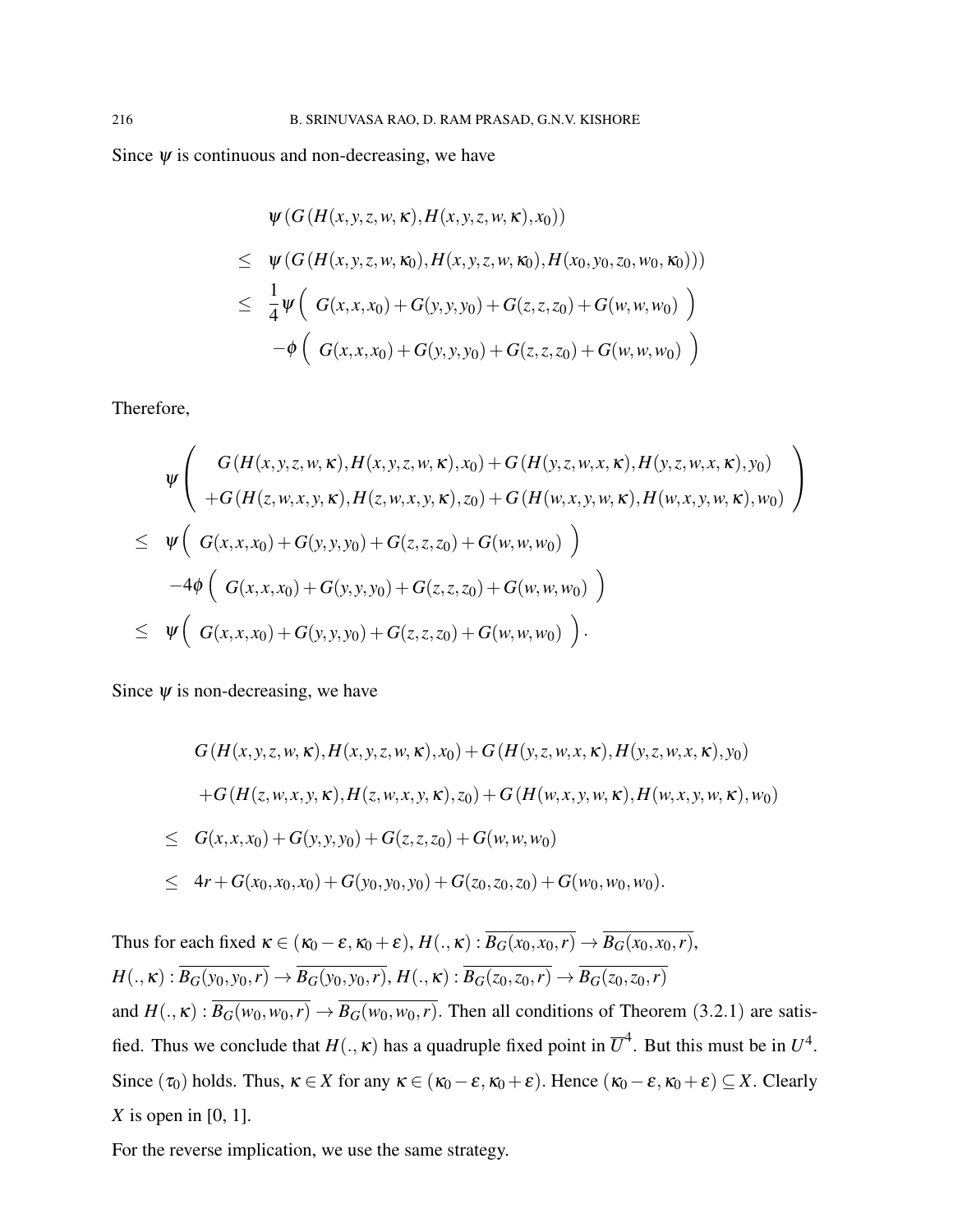## 4. CONCLUSION

We ensured the existence and uniqueness of a common fixed point for six mappings in the class of *G*-metric spaces via  $(\psi, \phi)$ -type contractions. Two illustrated applications have been provided.

#### 5. ACKNOWLEDGEMENTS

The authors are very thanks to the reviewers and editors for valuable comments, remarks and suggestions for improving the content of the paper.

## CONFLICT OF INTERESTS

The author(s) declare that there is no conflict of interests.

## **REFERENCES**

- [1] Z. Mustafa, B. Sims, A new approach to generalized metric spaces, J. Nonlinear Convex Anal. 7 (2) (2006) 289-297.
- [2] Z. Mustafa, B. Sims, Fixed point theorems for contractive mappings in complete *G*-metric spaces, Fixed Point Theory Appl. 2009 (2009), Article ID 917175.
- [3] Z. Mustafa, H. Obiedat, F. Awawdeh, Some fixed point theorem for mapping on complete *G*-metric spaces, Fixed Point Theory Appl. 2008 (2008), Article ID 189870.
- [4] Z. Mustafa, W. Shatanawi, M. Bataineh, Existence of fixed point results in *G*-metric spaces, Int. J. Math. Math. Sci. 2009 (2009), Article ID 283028.
- [5] Z. Mustafa, M. Khandaqji, W. Shatanawi, Fixed point results on complete G-metric spaces, Studia Sci. Math. Hungar. 48 (3) (2011), 304-319.
- [6] M. Abbas, T. Nazir, W. Shatanawi and Z. Mustafa, Fixed and related fixed point theorems for three maps in G-metric spaces, Hacettepe J. Math. Stat. 41 (2) (2012), 291 - 306.
- [7] H. Aydi, M.Postolache, W.Shatanawi,Coupled fixed point results for  $(\psi, \phi)$ -weakly contractive mappings in ordered *G*-metric spaces, Computers Math. Appl. 63(2012), 298-309.
- [8] K. Pandu Ranga Rao, K. Rama Koteswara Rao, Common tripled fixed point theorem for jungck type mappings in *G*-metric spaces, Gazi Univ. J. Sci. 26 (3) (2013), 363-368.
- [9] R.P. Agarwal, E. Karapinar, Remarks on some coupled fixed point theorems in *G*-metric spaces, Fixed Point Theory Appl. 2013 (2013), Article ID 2.
- [10] M. Abbas, T. Nazir, P. Vetro, Common fixed point results for three maps in *G*-metric spaces, Filomat, 25 (2011), 1-17.